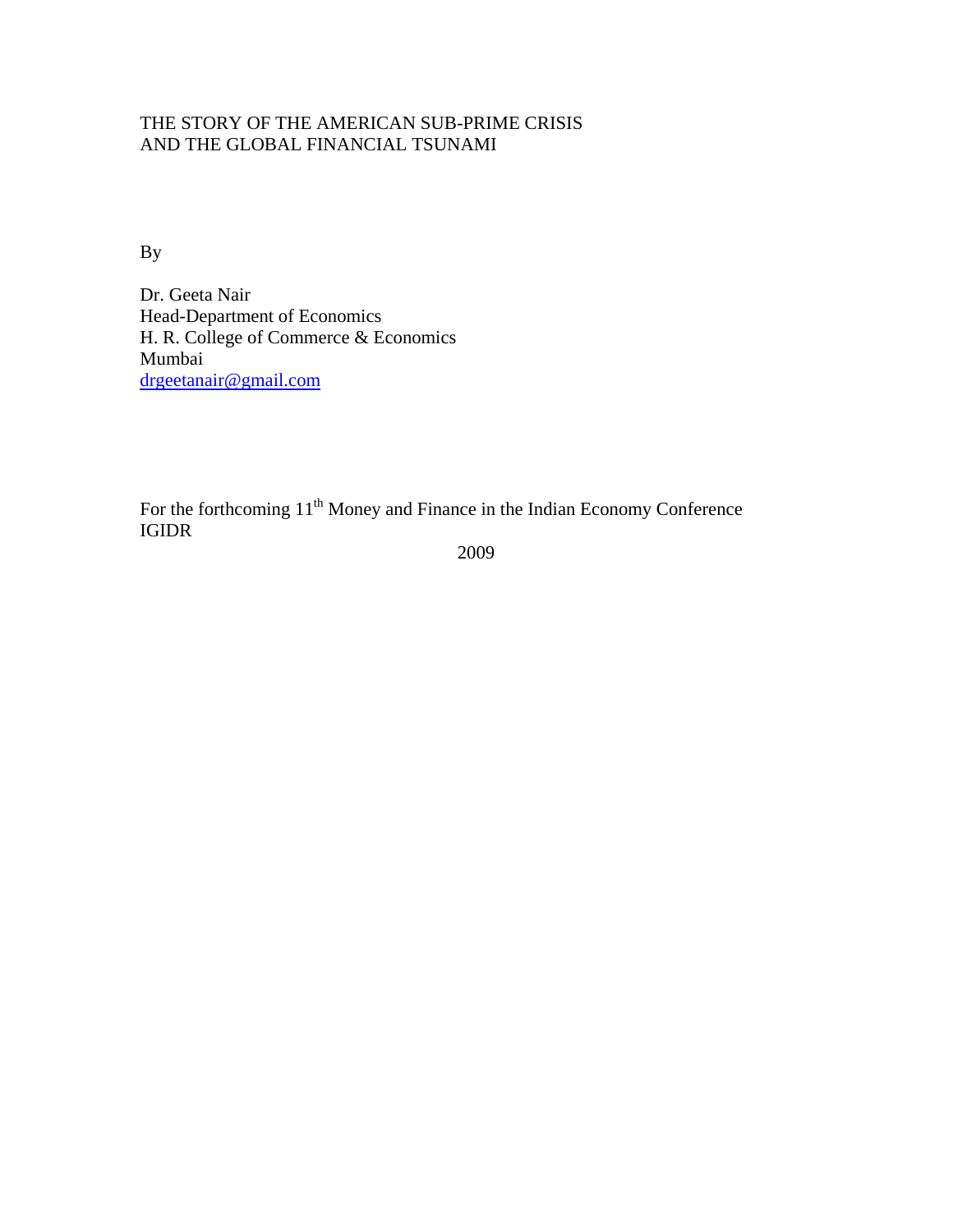### *An Abstract:*

This research paper tries to explore the relationship between the American sub-prime crisis and the global financial tsunami. Can we establish an affirmative answer or is the US realty crisis just one of the many reasons of the current global contagion? We also suggest solutions to the international financial meltdown and the present mayhem and disorder that are not exclusively America-centric in nature. Its indeed a time for all nations to 'put their house in order' and introspect and reflect upon what went wrong so that future policy actions and plans can be implemented in a timely and orderly manner in order to prove the often-quoted cliché that 'if America sneezes, the rest of the world catches a cold'. This crisis situation is an eye-opener to all nations to welcome globalization, but with adequate checks and balances. It also questions the North-bloc domination in policies and institutions of international trade, finance, and capital that needs an urgent revisit and reform to take cognizance of global power shifts from the North to the South. Thus, glocal solutions would be ideal mid-way compromise, especially for young nations like India to integrate, as well as protect porous economic borders in our flat world. On a larger canvass, the on-going G-20 is speculated to create yet another addition to the Brettonwoods twins of 1944 to deal with the current global mayhem.

## *Keywords:*

*Explore the relationship, American sub-prime crisis, global financial tsunami, affirmative answer, just one of the many reasons, suggest solutions not exclusively America-centric, 'put their house in order', introspect, eye-opener, welcome globalization, adequate checks and balances, glocal solutions, young nations like India, yet another addition to the Brettonwoods twins.*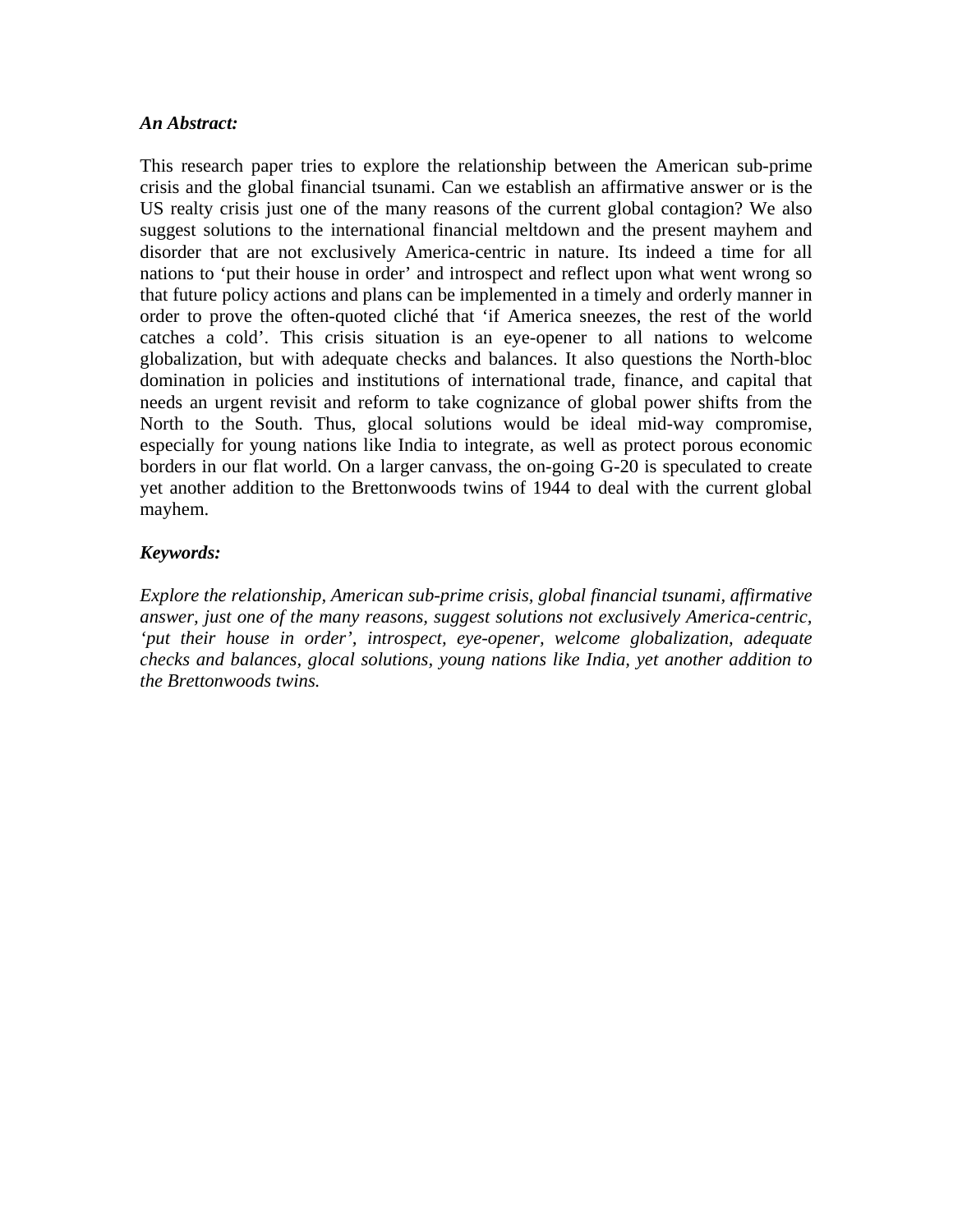## **I) Introduction**

This research paper tries to explore the relationship between the American sub-prime crisis and the global financial tsunami. Can we establish an affirmative answer or is the US realty crisis just one of the many reasons of the current global contagion? History is replete with numerous examples that depict the inherent crisis and fluctuations that America has been vulnerable to. It had five major financial crises of systemic importance since 1982, thereby making it one crisis every five years on an average. This situation becomes particularly dangerous when they cumulate into the mother of all crises that we have at present.

# **II) The American Sub-prime Crisis**

We need to take cognizance of what's going on inside the system as the American case reiterates the fact that financial crises typically emerge from imbalances in the real economy. Basically the country inherited a huge disequilibrium in its economy that also extended to the world economy in the past decade due to excessive consumerism that rose from 2/3 of the GNP to almost 3/4 of the GNP. People have been spending six to seven percent more than what they produce. The difference is made up obviously by imports that result in a huge trade deficit that is financed by exporters like China thereby helping to keep US interest rates low. Obviously, this situation would result in a financial crisis caused by exogenous factors of globalization and rising trade flows. This process internally was supported by easy mortgage lending, sub-prime mortgages, and people taking equity out of the houses, expecting price increases. Obscurity is one big problem inherent in this new system and surprisingly, the primary gatekeepers are the credit rating agencies who hired the same financial engineers that were making up the instruments. Unfortunately, those instruments were supposed to be great because that's what the companies themselves thought, that's what the people who made them up also thought. Thus, the foundations of the new financial system were based on shaky grounds.

The domestic monetary policy also misled the economy as the freedom of imports kept a damper on inflation so latent inflationary pressures were overlooked, and there were no or relatively little regulatory or supervisory control over non-banks that had become a much more important element in the financial system. The Federal Reserve did something that central banks don't usually do. They have taken onto their balance sheet uncertain assets. Nowhere is this more clearly demonstrated than in the downturn in the US housing market and the resulting crisis in the market that sub-prime mortgages were made to people with poor credit histories. The origins of the crisis date back to 2000, when the US housing boom was born. Over the period 2000-2003, U S house prices registered average annual increases of about 7 percent. The boom became a bubble and, in both 2004 and 2005, house prices rose at a double-digit pace, propelled by speculation, lax lending practices, and purchasing decisions that were too dependent on rosy assessments of future appreciation in house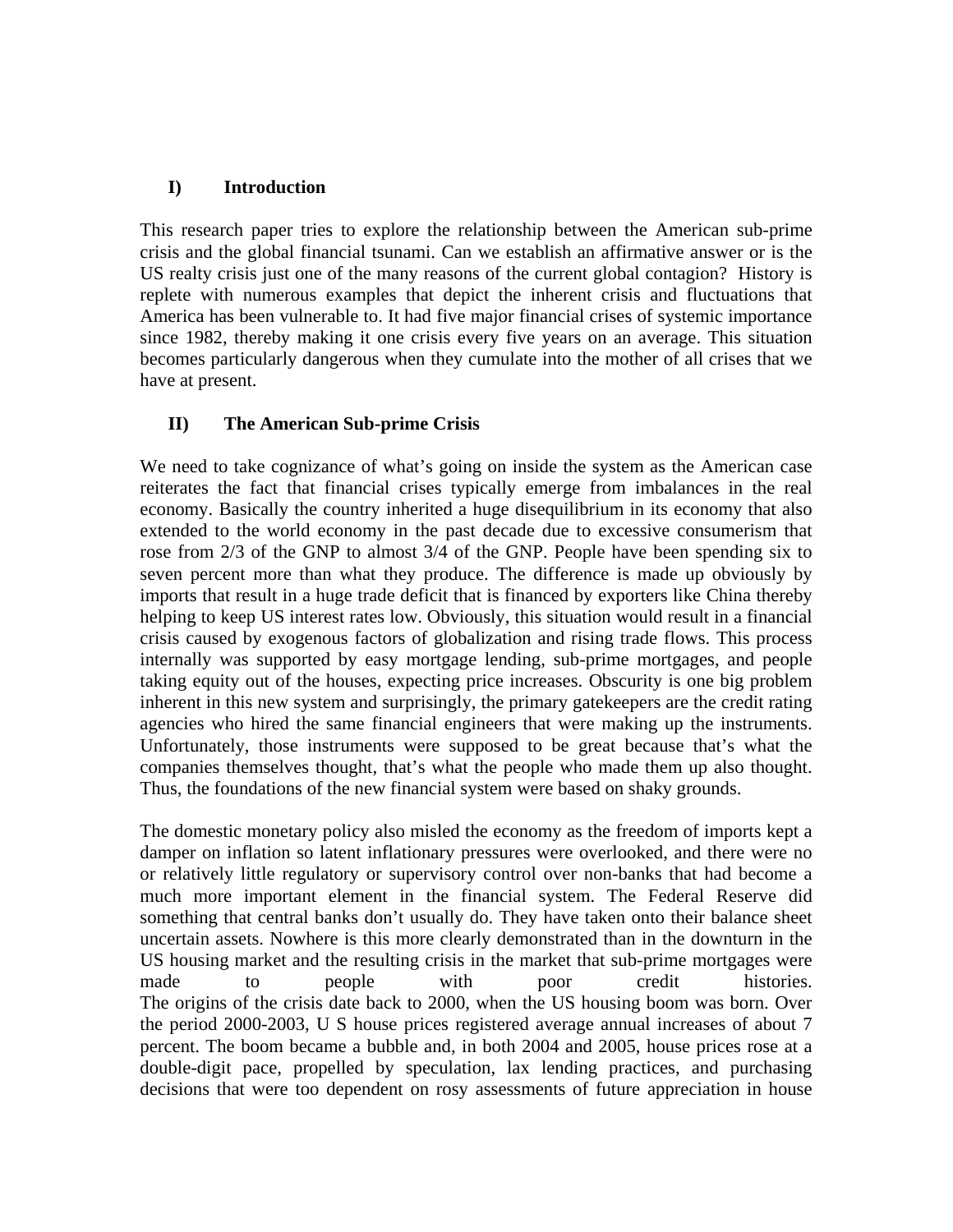prices. The housing boom was accompanied by an explosion in mortgage lending. Home sales and building activity skyrocketed, with new-home construction surging to what would **prove** prove **unsustainable** levels. While the housing market was going gangbusters, the US Federal Reserve was busy hiking interest rates. The Fed had slashed interest rates from 6.5 per cent in 2000 to 1 per cent in 2003 ,to spur economic growth in the aftermath of the dotcom bust and the 9/11 terrorist attacks.

As the economy recovered, the Fed began to tighten monetary policy in mid-2004, raising interest rates gradually to 5.25 per cent by mid-2006. As interest rates rose, some homeowners found it increasingly difficult to keep up with their mortgage payments. This was especially true of sub-prime borrowers, who tend to hold mortgages with flexible interest rates and are therefore more sensitive to Fed rate moves. Sub-prime borrowers were also the first to lose their jobs as the economy slowed in 2006. Over the past two years, the default rate on sub-prime mortgages has roughly doubled. More recently, defaults on so-called 'Alt A' mortgages - near-prime loans usually given to buy-to-let property investors -have also jumped, albeit from low levels. What we now know is that the US housing boom was sustained in its later stages by lending to to dodgy borrowers. Sub-prime mortgage borrowing tripled during the go-go years of 2004 and 2005. Between them, sub-prime and Alt A mortgages accounted for more than 40 per cent of all new mortgage loans extended in 2005. The surge in delinquencies among borrowers has resulted in a wave of bankruptcies at sub-prime lenders. But sub-prime lenders are not the only institutions to suffer direct losses from mounting defaults. Most sub-prime mortgages are repackaged and sold off to investors such as hedge funds, insurance companies, in vestment banks and pension funds, in the form of mortgage-backed bonds. Investors that snapped up these bonds are also feeling the pain.

Credit Suisse, the financial services group, estimates that more than \$800 billion of subprime mortgage bonds and \$700 billion of Alt Abonds are outstanding. Fed Chairman Ben Bernanke reckons that losses in the sub-prime lending market could top \$100 billion. What is less clear is who holds these bonds and therefore who will ultimately carry the can. We do know that investors all over the world bought plenty of these bonds, which helped spread widely the risks associated with sub-prime loans.

### III) **Spread of the Contagion**

The 2008 World Economic Forum in Davos, Switzerland, brought many business leaders and policy makers under the theme of "The Power of Collaborative Innovation" in January 2008. The United States' sub-prime mortgage crisis and fear of possible impact on global credit markets had left participants with pervasive uncertainty in their minds. In recent days, sub-prime debt has shown up on the balance sheets of a bank in Germany and several hedge funds in Australia, in all cases with painful consequences. The US subprime crisis has gone global. Problems in sub-prime lending are also beginning to spread to other types of loans. The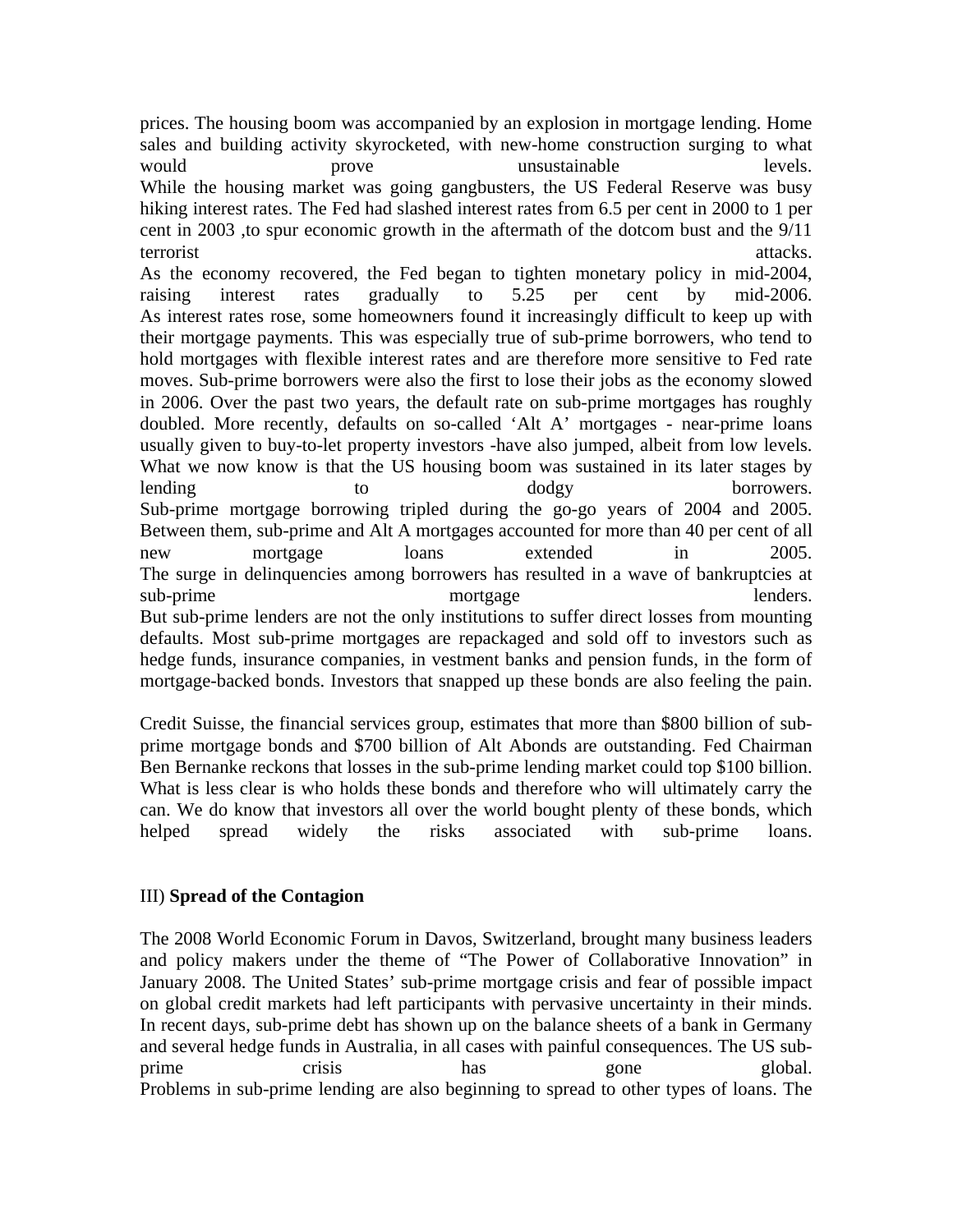crisis has prompted a worldwide reappraisal of the price of risk and a flight from risky assets. Global stock markets have plunged, as the corporate buy-out boom has come to a screeching halt.

As credit conditions have worsened, fears of a credit crunch have grown. Foreign exchange markets have not escaped the turmoil, with the dollar and some emerging market currencies down sharply in recent weeks. Rising Asia has also not escaped this global meltdown and is being affected slowly, but surely. We are already seeing more government intervention into the financial sector, even in this country, the home of the 'free market'. That is likely to be followed by more expansionary fiscal policies, as governments seek to stimulate their economies and run deficits to pay for the bailout of the banks. This will cause major problems for the members of the European monetary union who are supposed to keep their structural deficits within 3 percent of GDP and will likely strain this rule if not the basic operating practices of the Union itself. The stage has been set for a looming conflict between the European central bank, which is committed to controlling inflation, and the member governments of EMU. The U.S. will find it much easier to run larger deficits, provided they are accompanied by enough buoyancy in the economy to persuade foreign lenders to continue to hold dollars. If they do not, of course, cutbacks in government spending will be required to defend the exchange rate and will lead to an even deeper recession in this country. It used to be said that, if a bank lends you enough money, you own that bank. We can only hope that this applies internationally to those governments now holding trillions of dollars in their foreign exchange reserves. In Europe, the political effects are likely to be more diffuse. If the ensuing recession is not too deep, the current crisis may provide Gordon Brown with just enough credit for the Labor party to survive the next British election and Angela Merkel with the wherewithal to remain German Chancellor. But history suggests that electorates tend to punish governments that preside over deep recessions and to look, in some cases, to the political extremes for new faces and voices. Therefore, there is reason to worry about the rise of far right parties in Europe, in particular, where they have already made inroads by running against the market-oriented policies of the European Union.

"The world economy has entered new and precarious territory", opens the latest World Economic Outlook published by the International Monetary Fund (IMF) in April 2008. It describes the current financial crisis that erupted in August 2007 as "the largest financial shock since the Great Depression, inflicting heavy damage on markets and institutions at the core of the financial system."  $(MF, 2008)$ . Other commentators have described the current crisis as a "systemic financial meltdown", a "financial tsunami", a "tipping point" in the world economy or even "the Very Great Depression" in the making (Hielma, 2008).

When even the most optimistic defenders of the ruling system speak of a "systemic crisis", then something of historical significance must be happening in our midst. Our task is to grasp the significance of the current crisis in the world capitalist system for the laboring classes, and draw lessons for our struggle against imperialism. The world economy faces a combination of financial crisis and economic slowdown, both originating in the heartland of US capitalism, with the two trends reinforcing each other. The fantasy of 'decoupling', according to which Europe, Asia and other economies could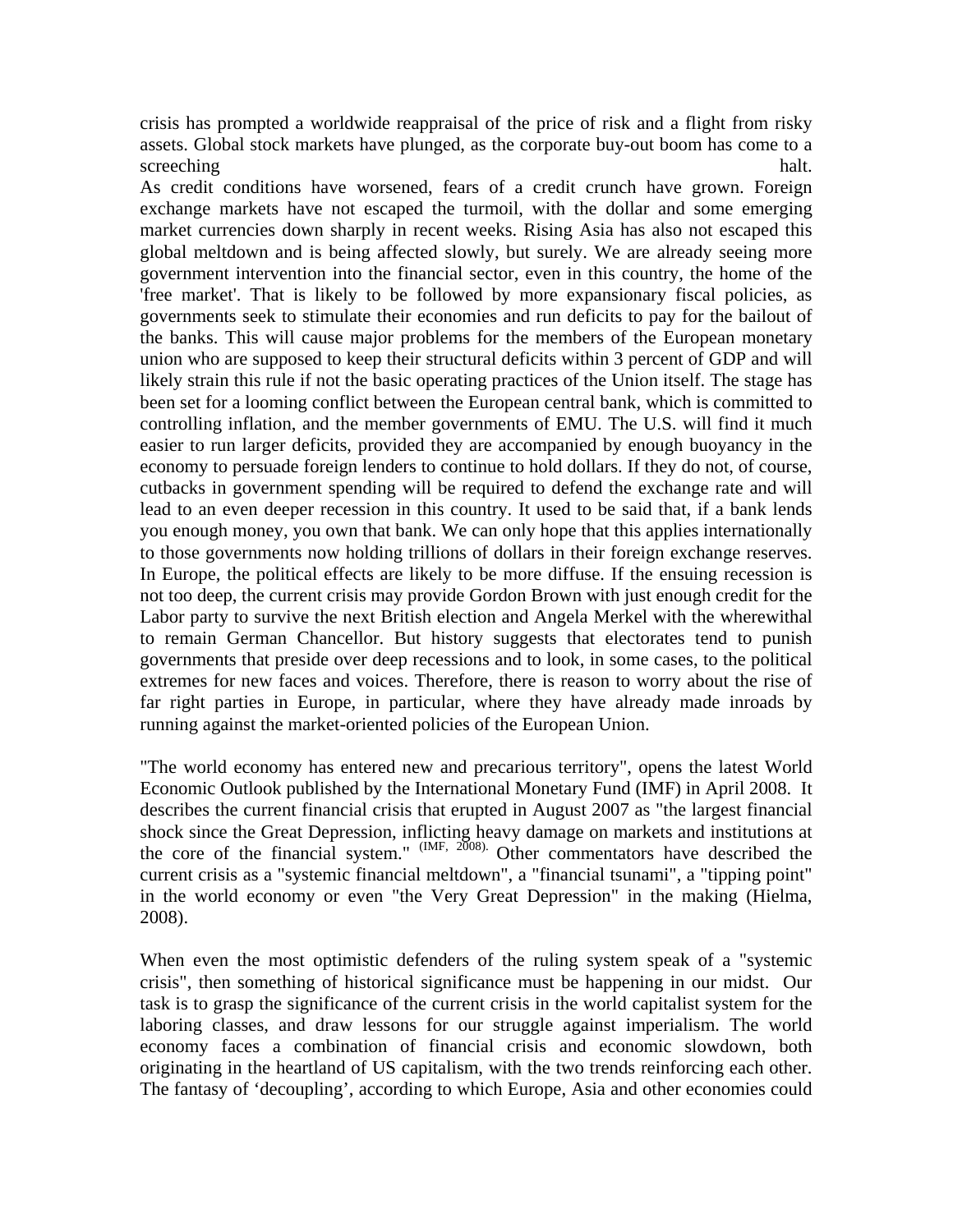grow independently of the US, has already been dispelled by the beginnings of a slowdown in Europe and Asia. Instead, there is, in reality, a 'recoupling', as the US slowdown impacts on the rest of the world. Inevitably, if the US goes down it will drag the rest of the world with it, to a greater or lesser extent. The forces that have produced the US downturn have taken a year or so to develop, and the effects of a US recession will take time to work through the world economy. The collapse of the sub-prime housing loan market in the US is a major crisis in its own right. Major banks like Citicorp, the world's biggest bank, have announced record losses – Citicorp was forced to write off \$18 billion in dodgy housing loans. Altogether, American and European banks have written off over \$120 billion, and there is undoubtedly much more to come. More recently, the previously unknown 'monolines', the bond insurers, which have come to play a key role in the bond and securities markets, have been forced to announce huge losses, with the US authorities now trying to mount a \$15 billion rescue of a number of these bodies. In the week beginning 21 January, stock exchange speculators around the world at last began to catch up with reality, waking up to the growing evidence of a US and world recession. Shares plunged between 6-10% on major exchanges, and are now between 15-20% down on last October's peak prices. A 20% fall is officially a 'bear' market. The huge losses (€4.9bn, \$7.2bn) incurred by the French bank, Société Générale, as a result of a rogue trader, is another symptom of the crisis. The forced sell-off of shares by the bank to cover its losses may have contributed to the sharp fall on major stock exchanges. But it is absurd to try to blame the crash on the hapless Jérôme Kerviel. In reality, SocGen's losses were just one symptom of a general crisis, at most exacerbating the problem. It is predictable that Kerviel's fraud will only be the first of many that will be uncovered in coming months, just as the Enron crisis in 2001 was followed by a series of scandals involving big corporations like WorldCom and a whole string of top investment banks. Alarmed by worldwide stock exchange falls, Ben Bernanke, chair of the US Federal Reserve, dramatically cut interest rates by 0.75% to 3.5%, the biggest single rate cut since 1983. This move stabilized stock markets, with many regaining their previous levels. However, lower interest rates, while they may ease the immediate liquidity crisis, will not overcome the paralysis of the financial system – and stock exchanges will continue to be highly volatile. These events were reflected at Davos, the annual forum for capitalist leaders, where the optimism of last year – stimulated by record profits and bonuses for the bankers – was replaced by doom and gloom. Most Davos delegates considered Bernanke's rate cuts 'too little, too late'. "There are hardly any dissenters from the view that the US is in recession – the debate is only over how deeply and for how long". (Lex, Financial Times, 22 January 2008) Beyond wealthy financial circles, however, Bernanke's move has reinforced the view that the Fed is always ready to step in to help wealthy investors, but not so helpful when it comes to helping working people. Already, the financial crisis and the prospect of a serious downturn have shaken confidence in the 'magic of the marketplace'. Global economic crisis will have a profound effect on the consciousness of the working class and laboring poor around the world. In the US, a pro-free market commentator, David Brooks, warned of "a backlash against Wall Street and finance sweep[ing] across a recession haunted country" (International Herald Tribune, 26 January 2008).

#### IV) **Consequences of the Sub-prime crisis**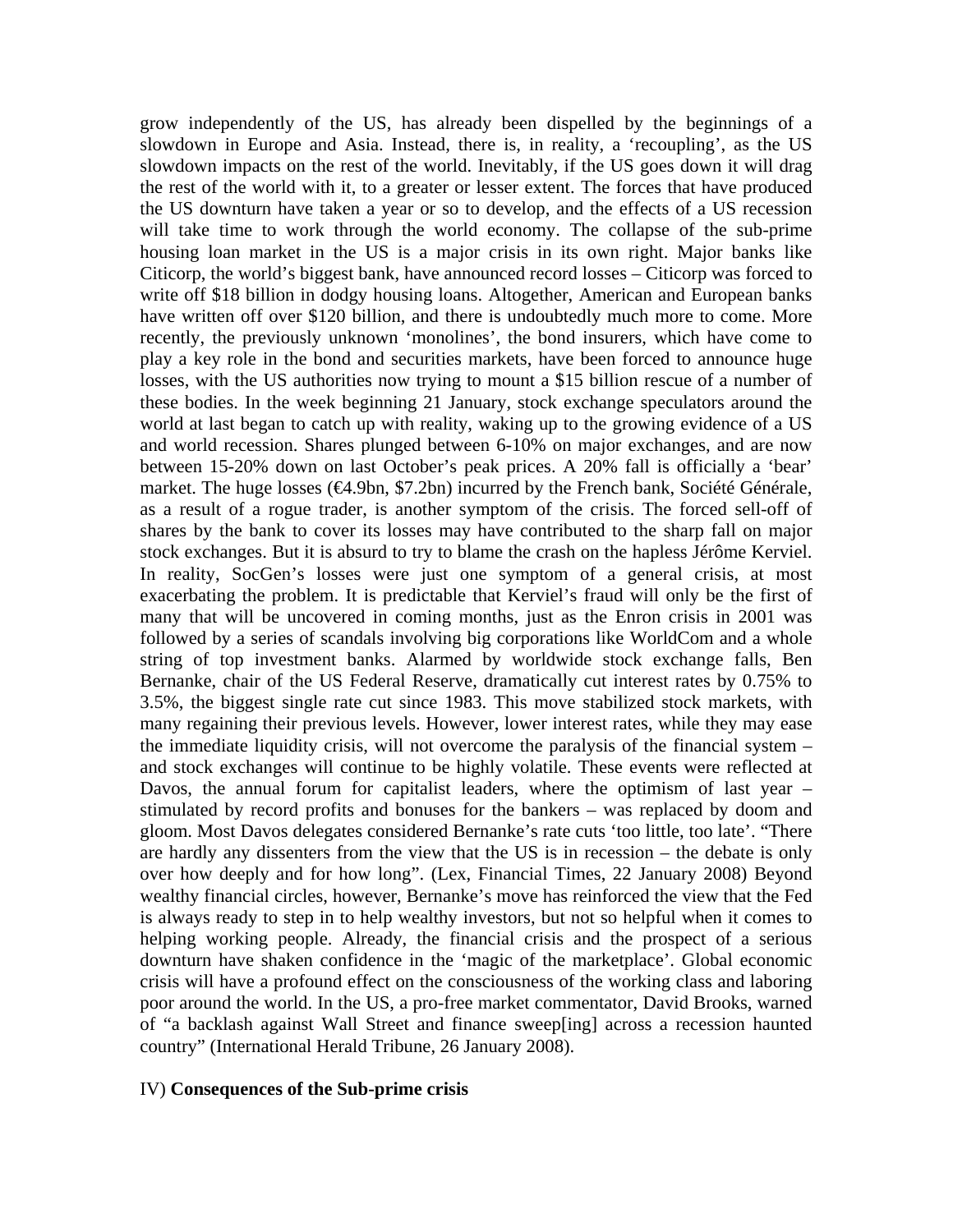After slowing down last year, US capitalism is now sliding into recession. The only questions are how deep will it be and how long will it last? Given the combination of a housing slump, a severe credit squeeze and a crisis in the financial system, the downturn will clearly be more serious than the relatively shallow recessions of 1990-91 and 2001. The credit crunch, which has only just begun, will increasingly retard economic growth, while minimal or negative growth will exacerbate the financial crisis. This vicious circle makes it most likely there will be negative growth for two or more quarters (the official definition of a recession), followed by a slow and painful recovery.

The puncturing of the housing bubble is a key factor in the US economic slowdown. House prices were pushed up by the flood of cheap housing loans, allowing many home owners to convert part of their equity into additional spending power. This boosted consumer spending (even more than the 'wealth effect' from the 1990s share bubble) which accounts for 70% of the US economy. At the peak of the bubble, home owners were drawing \$700 billion a year from their homes. This has now fallen to under \$200 billion.

To extend the scope of their highly profitable home loans business, many of the banks and other dodgy mortgage lenders developed the 'sub-prime' mortgage sector, lending to people who could not really afford to purchase their homes. Borrowers were seduced with low 'teaser' rates which subsequently shot up, interest-only repayment schemes (which only work out when house prices continue to rise), no down payments, etc. Now there are revelations of deception and outright fraud by property agents, mortgage brokers, etc, who made huge fees out of the sub-prime operation. The banks which ultimately financed the operation convinced themselves that they had abolished the inherent risks involved by securitizing the loans, bundling them into complex packages that were sold on to investors.

The excesses of the sub-prime mortgage market have now rebounded on the financial sector, triggering a generalized liquidity and credit crisis. Moreover, as the recession deepens, the loans crisis is spreading to many 'prime' borrowers who are being hit by unemployment and squeezed incomes. In fact, the piling up of housing debt is proving to be a disaster for many working-class and middle-class families. There is now a glut of unsold houses, and the rising number of foreclosures will worsen the problem. House prices are down 6% from the peak (10% in real, inflation-adjusted terms). But the house price 'correction' is far from complete: prices are likely to fall by 20% or 30%, which would wipe out between \$4-6 trillion of housing equity. The sub-prime sector alone will result in about two million foreclosures (repossessions), while a 30% fall in house prices would plunge over ten million households into negative equity (owing more than the value of their houses).

As mortgage borrowing has slowed, credit card and other forms of consumer debt have risen. The household debt ratio is now 136%. At the same time, people have been hit by higher petrol and heating fuel prices. Sales over the Christmas holiday were down, and unemployment rose sharply in December. It was the biggest rise in the unemployment rate since the 9/11 attacks in 2001. In December there was an increase of only 18,000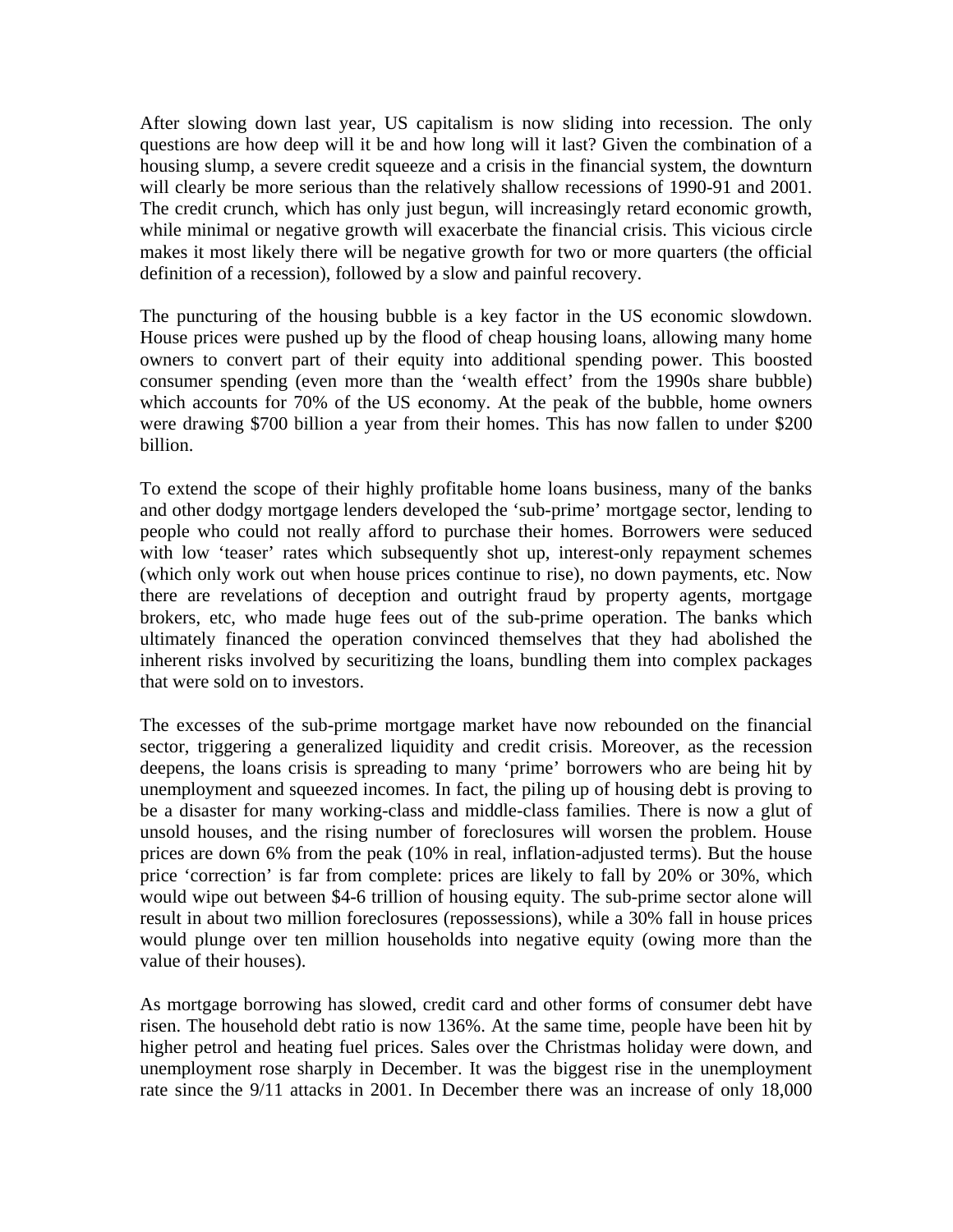jobs with the private sector actually losing 13,000 jobs. Despite the increase in manufacturing exports, the manufacturing sector lost 31,000 jobs in December (bringing the total lost for 2007 to 183,000). After growing about 2% in 2006, both hourly and weekly earnings fell in 2007. The poor job figures, issued at the beginning of January, were one of the signals which prepared the way for the stock exchange plunge on 21 January.

The growth of corporate profits, which soared to record levels in recent years, has also begun to slow down. For the S&P 500 companies, profits per share declined by 2.8% in the third quarter of 2007 compared with the previous year. "An earnings recession is now under way. Pressures on profit margins will contribute to weaker capital spending and perhaps depress hiring" (Morgan Stanley GEF, 3 December 2007).

Clearly, the liquidity squeeze (shortage of ready cash) that began last summer had turned into a full-blown credit squeeze (shortage of capital) which is now affecting wider sections of the economy. A protracted credit squeeze is likely to produce a severe downturn, but if this turns into a systemic breakdown of the financial system, US capitalism could be plunged into an even deeper downturn. US capitalism is gripped by a severe credit crisis, which is spreading to Britain and other European economies. This financial crisis was triggered by the US sub-prime meltdown, which brought massive losses to major banks like Citicorp and investment banks like Merrill Lynch. Over 200 US housing lenders have gone bankrupt, and more will follow. The sub-prime losses in the US, Britain, Germany and France already surpass \$120 billion, and could rise to \$250 billion or \$500 billion. As the credit crunch spreads to other sectors, the total losses could be colossal. The US recession will bring a global economic downturn. The crisis in the US financial system will in itself have a major impact. But from the point of view of production and trade, the US still has an immense influence. It accounts for 25% of world GDP and its consumer market is six times as big as those of India and China combined. Over the last few years, the idea of 'decoupling' has been popular among both speculators and government policymakers. Europe and Asia, it was claimed, were increasing their own internal trade, becoming less reliant on the US market. This illusion arose on the basis of the slowdown of the US economy during 2007, while China, India and other economies were still accelerating. It was inevitable, however, that when the US went into recession, it would have a major impact on the Asian economies, as well as Europe and other regions. This has already been borne out by current trends.

Ironically, the decoupling argument was promoted by financial wizards at the investment bank, Goldman Sachs. Recently, however, a Goldman Sachs economist, Peter Berezin, announced an about-face: "What began as a US-specific shock is morphing into a global shock". (Bloomberg, 7 December 2007) Of the 38 countries they monitor, Goldman expects growth to weaken in 26. Stephen Roach of Morgan Stanley, always sceptical about decoupling, commented: "The American consumer is the big gorilla on the demand side of the global economy. As the slowdown goes from housing to consumption, we will find the world is not as decoupled as it thinks".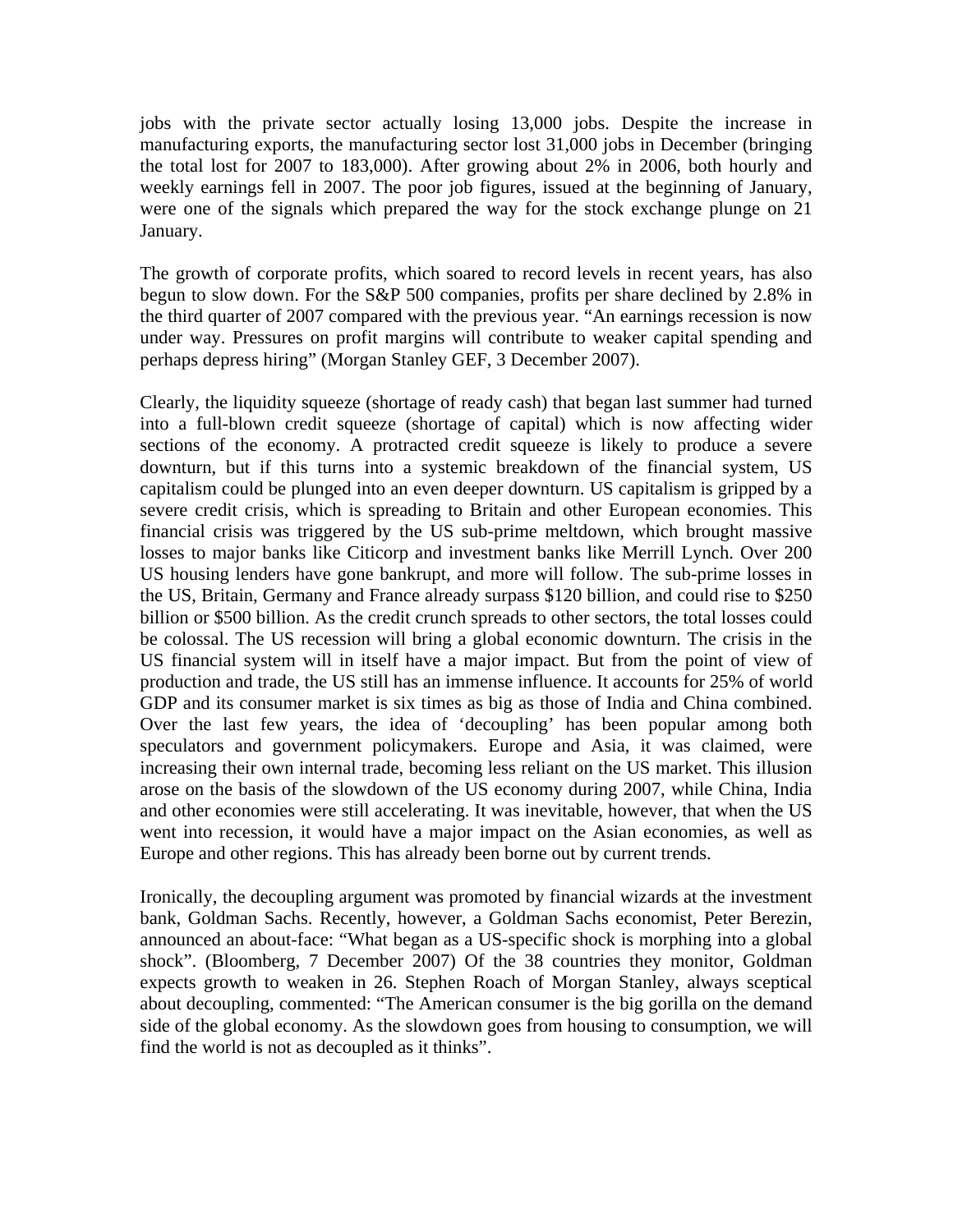A report confirmed the impact that slower US growth is already having on Asian exporters. "From Chinese garment companies to Japanese equipment manufacturers, Asian exporters say they see weakening demand from the United States, a development with potentially wide-ranging effects for Asian economies". (Exporters across Asia Brace for US Downturn, International Herald Tribune, 25 January, 2008) Europe will also be hit by the US slowdown (apart from the impact of the financial crisis). Moreover, the housing bubbles in Britain, Spain, Ireland and other European countries are also in the process of deflating. Given the crucial role the housing bubble has played in driving consumer spending, there will undoubtedly be a slowdown in Europe, though it may not be so severe as the US and will vary from country to country.

The Chinese economy grew by 11.4% in 2007, the highest growth rate in 13 years. The trend of declining exports, however, will mean slowing growth in the next period. The idea that China could rapidly switch to stimulating domestic demand is fanciful. Low wage levels and huge inequalities mean that domestic purchasing power is extremely low. The rapid growth of the Chinese economy over recent decades has been structurally dependent on export growth, using the foreign currency revenue from exports to finance investment and the purchase of raw materials. The switch to dependence on internal demand would mean a painful readjustment, which could only take place over a considerable period of time.

Moreover, a collapse of China's stock market as a result of the world financial crisis could have a major political impact in China. Paradoxically, the stock markets play very little part in China's real economy. However, over 100 million people have invested in shares, mostly during the last few years of booming prices. A massive sell-off would wipe out the household savings, pension provision, etc, of millions of families who were encouraged to invest in the stock exchange by the Chinese government. "Large-scale public protest is a possibility: thousands of irate investors demonstrated at the headquarters of the ministry of finance the day after the increase in trading tax by 0.2% last May, precipitating an instant sell-off". (Financial Times, 21 January, 2008).

It is also fanciful to believe, as some western commentators do, that household savings in China, and for that matter India and other Asian countries, can be used to finance a new growth cycle in the advanced capitalist countries. The lack of a social safety net, for instance, with the elimination of village communes and the 'iron rice bowl' provided by state-owned enterprises to their workers, has meant that families have tended to save more in order to provide for ill health and old age. They are not easily going to hand over their vital family savings to western capitalists; especially if they see investors burn their fingers in a crash of the Chinese stock exchanges.

World export growth will also be hit by a decline in the price of oil and other commodities, as world demand slackens. This will cause major problems for regimes that overwhelmingly depend on the revenue from commodity exports, for instance Putin in Russia, the Iranian regime, and the Chávez government in Venezuela. Moreover, their demand for imported manufactured goods will be severely reduced.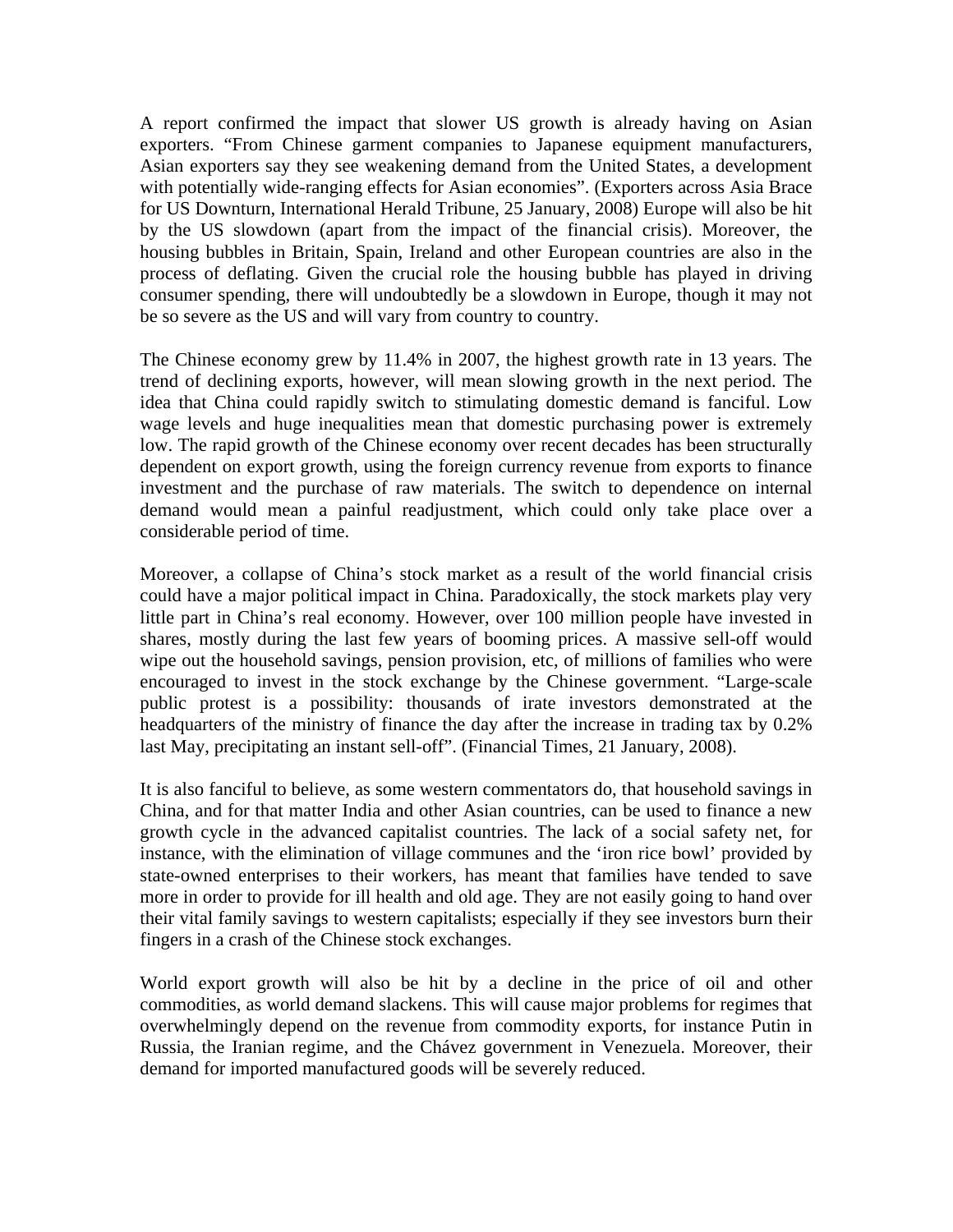The Federal Reserve has cut US interest rates to 3.5% and other central banks (Bank of England, European Central Bank, etc) are likely to follow with rate cuts, though probably not so drastically. Lower interest rates will ease the liquidity problems of banks and businesses, but will not themselves overcome the credit crunch, or stimulate a revival of demand for goods and services.

Leaders of the Bank of England (Mervyn King) and the European Central Bank (Jean-Claude Trichet) have so far been reluctant to cut interest rates to the same extent as the Federal Reserve. They argue that there is still a serious danger of inflation, fearing the prospect of a **return to 'stagflation'** (as in the 1970s), combining slow or even negative growth with accelerating inflation. In the short run, it appears that capitalism faces a more serious threat from recession or slump than from a revival of inflation. The main ingredients of inflation in the last period have been soaring oil and gas prices, commodity prices, food prices, etc. This is a product of rapid growth in China, and India The prices of these commodities will decline as growth slows. At the same time, a slowdown of growth has a deflationary effect, with increased unemployment and lower wage levels accompanied by overcapacity and overproduction of goods.

Wage levels cannot seriously be blamed for higher inflation, as real wages have generally trailed behind rises in the cost of living. In the future, the threat of inflation could reemerge, especially if US capitalism attempts to pay off its international debts by printing dollars, flooding the world with devalued dollars. However, in the short term it seems more likely that world capitalism faces a period of stagnation and deflationary trends similar to the position of Japan during its decade-long stagnation in the 1990s. West European powerhouses like Germany are already in a recession and Eastern counterparts are rushing to the IMF for saving their fragile economies.

Major economies, particularly those with balance of payments deficits, will attempt to revive domestic growth through the growth of exports. But they will all be competing with one another in a shrinking world market. This may lead to competitive devaluation of their currencies in an effort to boost their export sales. The incipient trade wars of the last few years, moreover, will escalate, with the adoption of more and more protectionist measures. The US, for instance, has had a certain growth of exports and may well encourage the decline of the dollar in order to promote its exports. However, a collapse of the dollar would provoke turmoil in the world currency system, aggravating the crisis in the world finance system.

Whatever the precise character of the unfolding downturn, whatever its duration, the coming period will be one of growing difficulties for world capitalism. The 'successes' of globalization will evaporate, to be replaced by sharpened antagonisms between rival capitalist powers and intensified social and political crises.

#### Political consequences

Last year, the sub-prime crisis and its repercussions marked a turning point, and this has now been amply confirmed. Global capitalism now faces a combined financial crisis and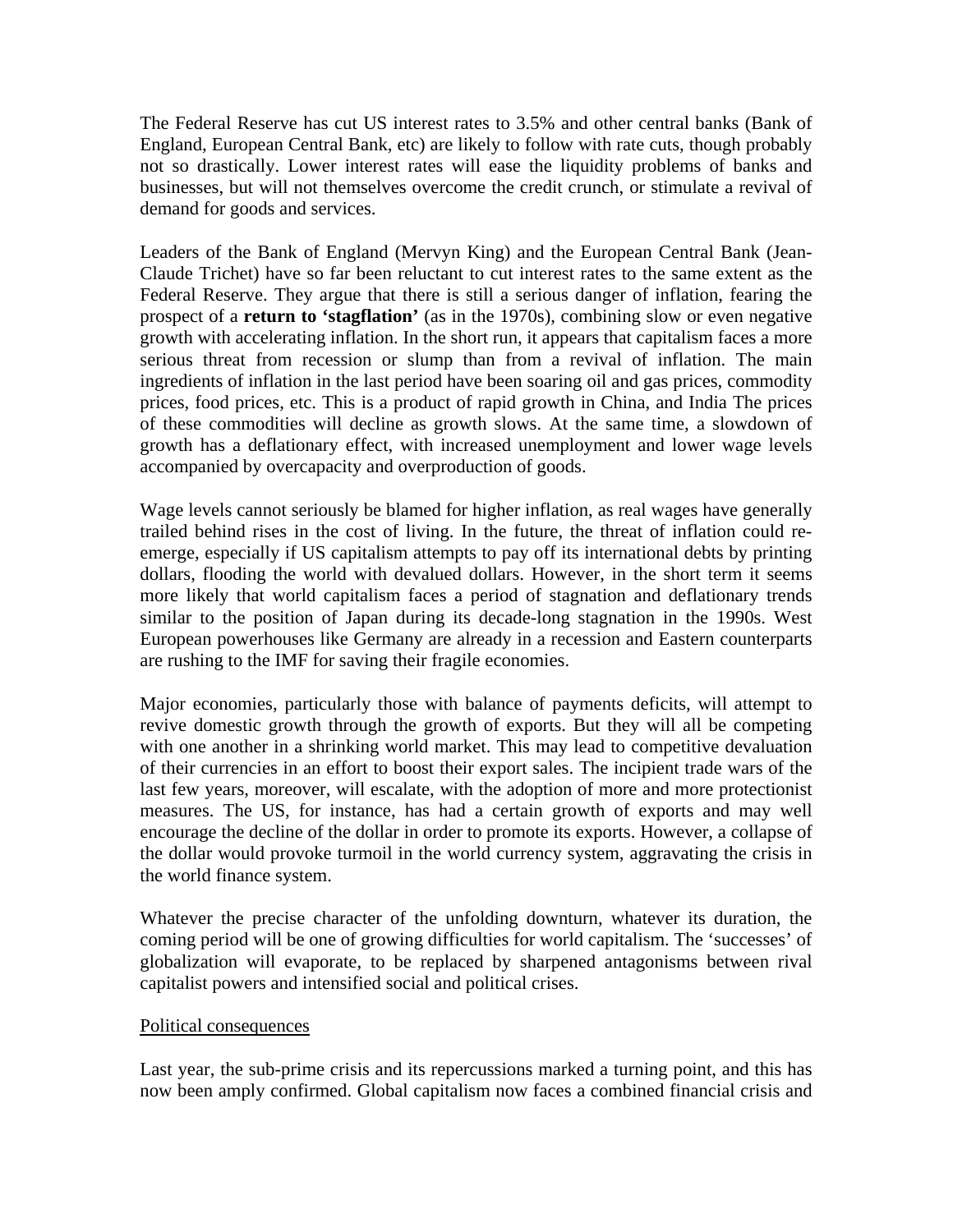economic slowdown, which will interact and deepen the crisis. This marks the end of the recent phase of globalization, which has been dominated by finance capital and a frenzied short-term drive for profit. For a few years, this promoted rapid growth in China and to a lesser extent the United States, the binary axis of the world economy. Now it has turned into its opposite, with a recession in the US that will drag China and the rest of the world down with it. The capitalists can blame nobody but themselves. The 'success' of globalization has been undermined by the system's inner contradictions.

In the last period the capitalists have surely had everything they could wish for. There has been the largely unfettered working of the free market, with little or no regulation of the shadowy financial networks that flourished in the period of securitization, derivatives, etc. Governments of both 'left' and 'right' have promoted the interests of the banks, big corporations and the super-rich. The share of wages in the wealth produced has been reduced to record lows, while there has been an unprecedented surge in profits. Facing minimal taxation, the super-rich have enormously increased their share of the wealth. Yet their system is once again in deep crisis and the working class and poor laborers internationally will pay the price. Millions will lose their jobs, their houses, and their modest savings. A serious recession – or to put it bluntly, a slump – possibly followed by a period of stagnation, will impose terrible hardships on the working class and the poor. In the case of a serious slump, workers can initially be shocked, preoccupied by the struggle for daily existence. But there can also be defensive struggles against attempts by the capitalists to offload the crisis onto the working class, such as the strikes we have seen in the recent period in Latin America, Germany, France and elsewhere.

The world economic crisis of capitalism, however, will also provoke a political crisis. The economic downturn, financial crises, and the events through which they will unfold, will have a profound effect on the consciousness of the working class, especially its advanced layers. Already there is a questioning of the viability and legitimacy of the freemarket capitalist economy. Fervent advocates of globalization and neo-liberal policies are now confronted with the paradox of the fragility of the financial system with the huge rewards it generates for insiders will destroy something even more important – the political legitimacy of the market economy itself.

The more politicized workers will also increasingly challenge trade union and labor leaders who have embraced the market economy and support neo-liberal economic policies, who now act as a barrier against working-class struggle. There will be intensified battles to reclaim trade unions as democratic organizations of mass struggle, and renewed moves to establish new mass workers' parties that can mobilize workers and give them a class voice. Increasingly, rejection of a crisis-ridden capitalism will be reinforced among the conscious layers of workers by support for an alternative to capitalism based on democratic socialist planning on an international scale, together with workers' democracy. Thus, financialization of capital and globalization will worsen the living and working conditions of labor worldwide as retrenchment, lay-offs, and unemployment would become commonplace. Surprisingly, this has already begun, more in Asia, especially China and India in comparison with the US, UK, and France. **Thus,**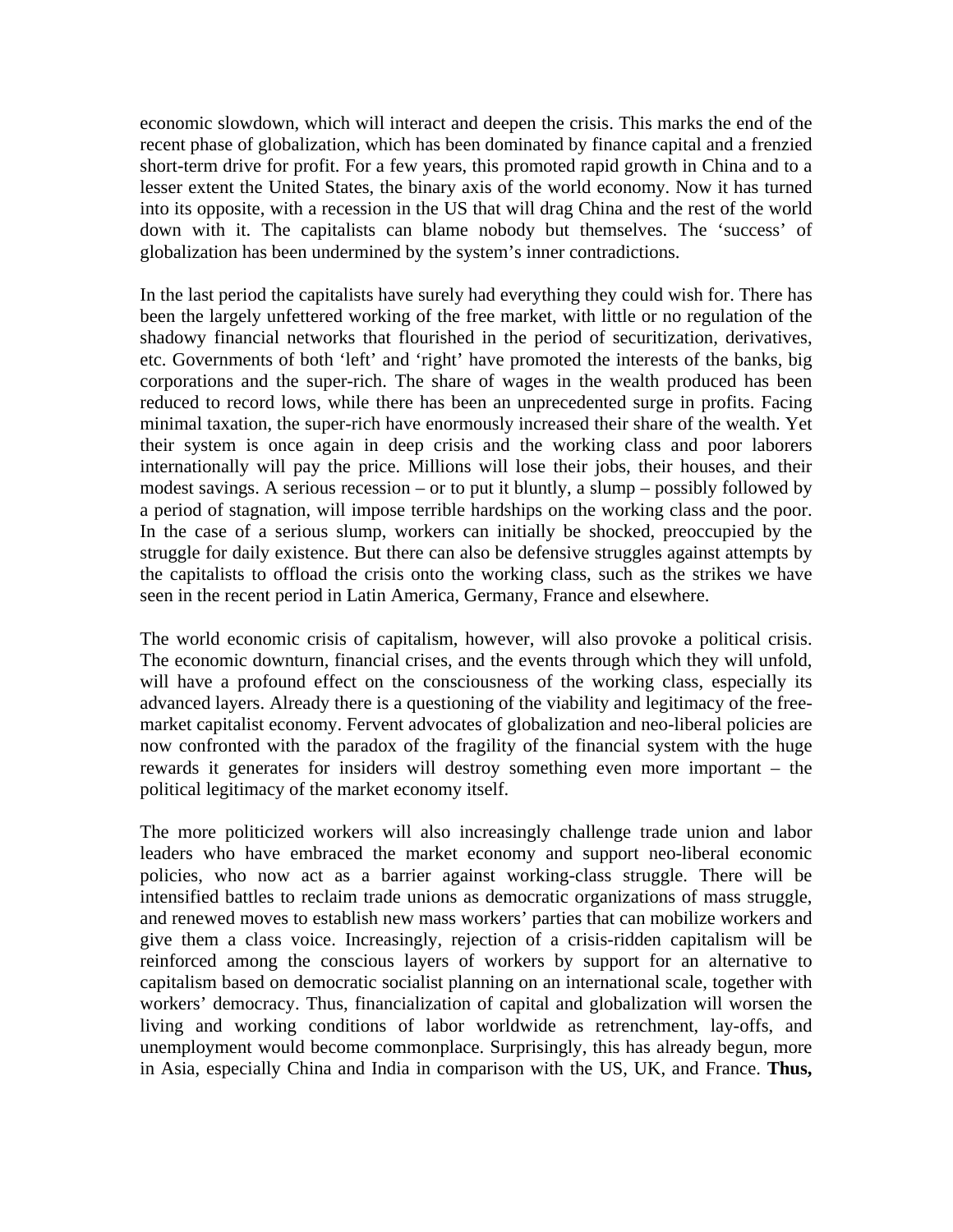**the clichéd statement 'when the US sneezes the rest of the world inevitably catches a cold' is back in global jargon.** 

### **V) Is there a way out?**

Can action by the Federal Reserve and US government avert a recession? Bernanke's 0.75% cut in the base rate on 22 January was designed to further ease the credit crisis and reassure Wall Street investors. The Fed may cut rates further over the next few months. But the general view of capitalist policymakers (reflected in the reaction at Davos) is that it is 'too little, too late'. When overstretched banks and financial institutions are facing a shortage of capital, a lower base rate, in itself, will not solve the problem. Moreover, since the sub-prime crisis erupted, all lenders have become much more restrictive, imposing tighter conditions and higher interest rates on both company and household borrowers. This situation could continue for a prolonged period, even if the Fed further reduces rates.

On 23 January, 2008 George Bush and Congressional leaders agreed a stimulus package in an attempt to head off a recession-a strongly opposed move that is still hanging. The package amounts to around \$150 billion or 1% of US GDP. Bush dropped his earlier demand to make his previous tax cuts (for the super-rich and big corporations) permanent but the 'compromise' negotiated with House of Representatives Democrats is mainly based on tax rebates and other tax concessions that will mainly benefit the wealthy and big business. Bush conceded that every worker earning less than \$75,000 would receive a \$300 rebate, including many who are currently paying no tax. At the same time, the package will pay additional amounts to higher earners and business. This means that most of the money will go to people who are well off and are unlikely to spend the extra cash immediately. The package does not include measures advocated by some Democrats, for increased state spending on schools and infrastructure and emergency aid to state and local governments (whose tax revenues are being undermined by the property crash and economic slowdown). The Democratic leader, Nancy Pelosi, described it as "a remarkable package", but New York Times columnist, Paul Krugman, commented: "The worst of it is that the Democrats, who should have been in a strong position… appear to have caved in almost completely… They extracted some concessions, increasing rebates for people with low income while reducing giveaways to the affluent…" (International Herald Tribune, 26 January 2008). The revival package has been rejected by Americans themselves who feel that the tax-payers hard-earned money cannot be used to bail out the greed of a few.

This fiscal stimulus package will not avert a recession, which is already gaining momentum, though it may cushion the downturn after a time lag. Neither the Fed's interest rate cut nor Bush's fiscal package will reverse the housing slump or rapidly overcome the colossal debt burden of the financial sector. Even if interest rates are reduced to a lower level (to a near-zero level in real terms, given current inflation), they will not succeed in reviving the economy through another credit-driven housing boom. In this respect, the lesson of Japanese capitalism in the 1990s is clear. Japan's massive debtoverhang from its frenzied property boom of the late 1980s paralyzed the economy for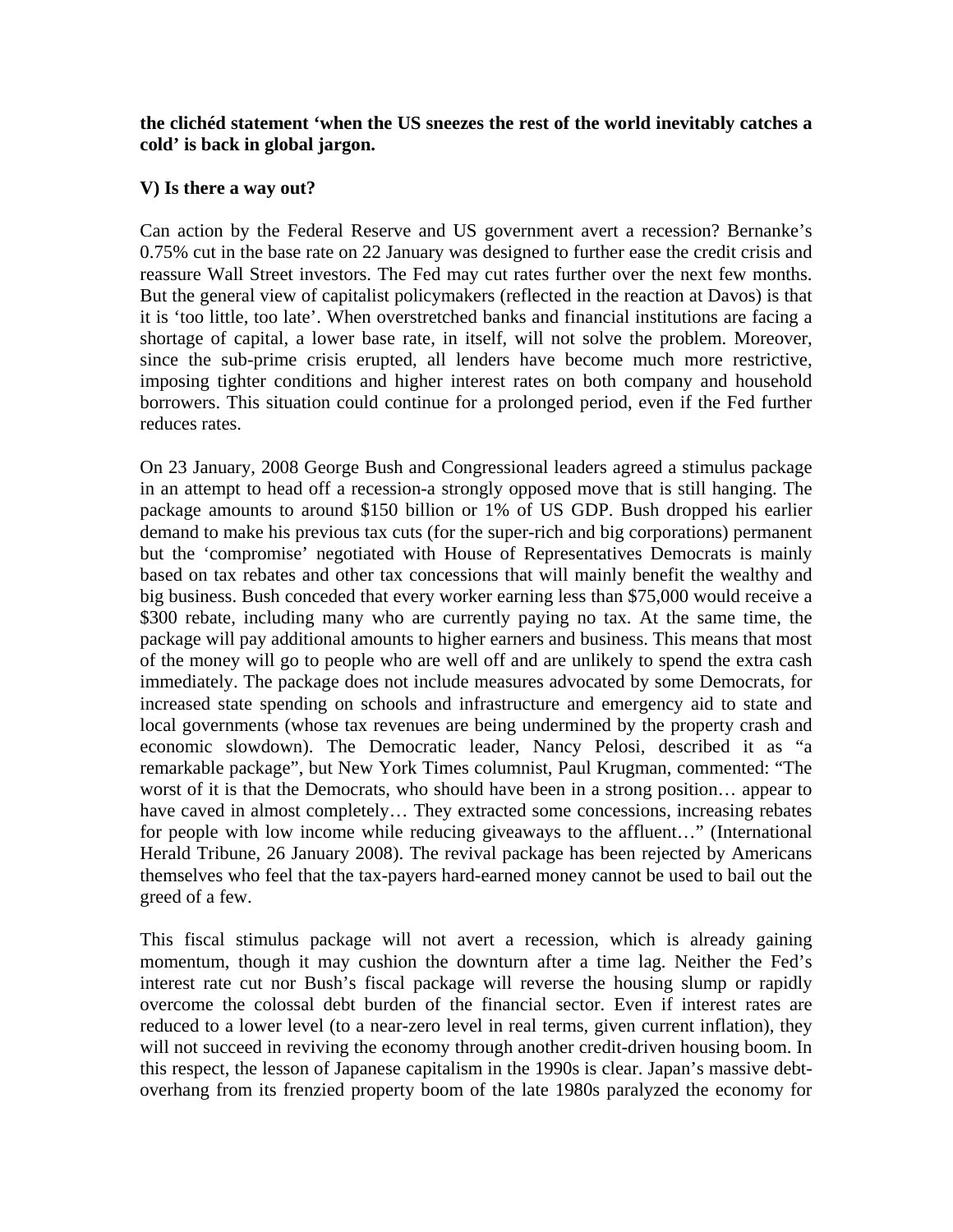over a decade, and still weighs to some extent on the economy. Neither negative real interest rates nor a series of massive government spending packages succeeded in stimulating sustained growth in the Japanese economy. "In 2001", comments Wolfgang Munchau, "the US got away with an unusually short recession helped by aggressive interest rate cuts and an expansionary fiscal policy. But in Japan in the early 1990s, and in Germany in the early part of this decade, it took ages for low interest rates to help the real economy". (Financial Times, 20 January 2008)

Nor will increased exports provide an easy way out for US capitalism. Exports have grown faster recently, but they account for only 12% of GDP. Such is the deindustrialization which has taken place over the last three decades; the US could only significantly increase its export growth on the basis of large-scale capital investment in new plant and equipment, which is unlikely to take place under existing conditions. Moreover, a slowdown in the rest of the world will cut the markets for US exports.

Measures taken by the central banks, cutting the base interest rates and extending credit to the major banks, has eased the immediate liquidity crisis. Inter-bank lending, which completely seized up when the sub-prime crisis broke last August, has begun to function again (though at higher rates of interest than before). But this has not eased the credit crisis. The major banks are hoarding capital, fearing further losses which they cannot at this stage fully calculate. In recent years, the banks made loans to borrowers on a huge scale and then packaged them into securities which were then sold on to investors. This proved extremely profitable for the banks and other financial intermediaries. The use of derivatives, it was claimed, spread the risk of losses as a result of borrowers' defaults, virtually abolishing risk. Ultimately, however, the shadow banking system which developed, largely free from any government or central bank regulation broke down under the impact of rising sub-prime housing defaults in the US.

Suddenly, the big banks were forced to take direct responsibility for their 'off balancesheet operations', conducted through various arms-length investment vehicles. Now, even though the immediate liquidity crisis has eased, the banks have become much more restrictive in their lending, imposing tighter conditions and charging higher interest rates (despite the fall in central bank rates).

When the crisis came in the form of the sub-prime crisis, there was panic throughout the banks and other financial institutions. No one knew where the risk was – in fact, risk was generalized, the whole credit system was contaminated by toxic loans, many of them as yet unidentified.

The sub-prime crisis marked the beginning of a chain reaction which is still continuing. The crisis of the monolines, the bond insurers, has now come to the fore. Altogether, the monolines are estimated to be insuring \$2,400 billion-worth of bonds. However, the increased risk of defaults on the insured bonds has raised the specter that the monolines have insufficient capital to cover all likely losses. Ironically, the credit ratings of some of these monolines have now been downgraded, effectively making them insolvent. Two of the biggest, Ambac and NBIA, have combined losses of \$8.5 billion – and there is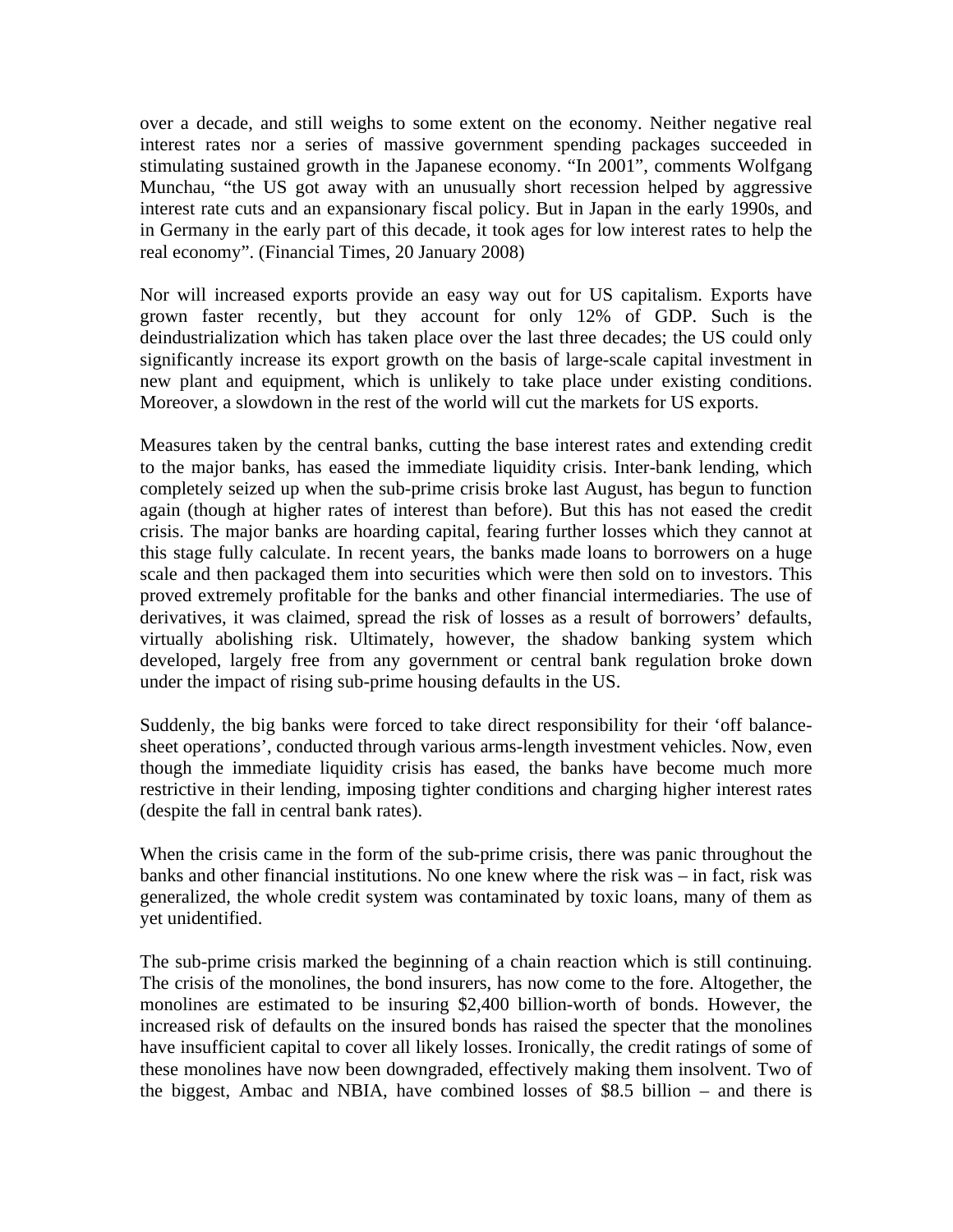currently a desperate rescue operation, mounted by Eric Dinallo, the New York State insurance supervisor, to raise \$15 billion from major banks in order to prevent a collapse of the monoline sector. This hangs in the balance. If the rescue fails and a series of monoline insurers collapses, a systemic financial crisis could be triggered.

Some of the major banks, like Citicorp and Merrill Lynch, have gone with their begging bowls to the sovereign wealth funds, the investment funds set up by oil producers, China, etc, to channel their huge foreign currency reserves into investments in the advanced capitalist countries. This may prevent the bankruptcies of the major banks, but this source of additional capital is not available to the smaller banks, which are desperately hoarding cash and imposing tighter credit conditions on businesses and household borrowers.

So far, the collapse of a major bank or finance house has been averted. But it is clear that a number of major institutions are facing not merely a credit crisis but the possibility of insolvency. However, the massive sell-off of shares by Société Générale, triggered by the discovery of a \$7.2 billion ( $\bigoplus$ , 9bn) fraud, apparently played a role in triggering the stock exchange falls in mid January. So far, Société Générale has been shored up, but there remains the possibility of a series of major banks or finance houses facing insolvency, which could trigger a much more serious crisis. The situation is far worse, for instance, than the collapse of the hedge fund, Long Term Capital Management, in 1998, which was rescued by a consortium of major US banks. Fortunately for US capitalism, LTCM turned out to be an isolated case.

Government and central banks are now calling for tighter regulation of a whole range of activities, especially the operations of the shadow banking system. But the damage has already been done, and it is too late to eradicate the effects of all the dubious operations of recent years, including outright fraud which will undoubtedly emerge. Central banks will undoubtedly attempt to prop up banks and ease the credit squeeze with lower interest rates. They may also try to collaborate in controlling wild gyrations in the world monetary system. But it is much harder for them to influence capital flows and currency alignments than in the past. Currently (according to the Bank for International Settlements), over \$3.2 trillion is traded every day on world currency exchanges, a 70% increase from 2004.

# **VI) Is India protected from Bubblenomics?**

Mainstream economists explain the current crisis as the bursting of the housing bubble that had inflated to unprecedented levels since 2001. The Economist described this bubble in 2005 thus: "the total value of residential property in developed economies rose by more than \$30 trillion over the past five years, to over \$70 trillion, an increase equivalent to 100% of those countries' combined GDPs. Not only does this dwarf any previous house-price boom, it is larger than the global stock market bubble in the late 1990s (an increase over five years of 80% of GDP) or America's stock market bubble in the late 1920s (55% of GDP). In other words, it looks like the biggest bubble in history."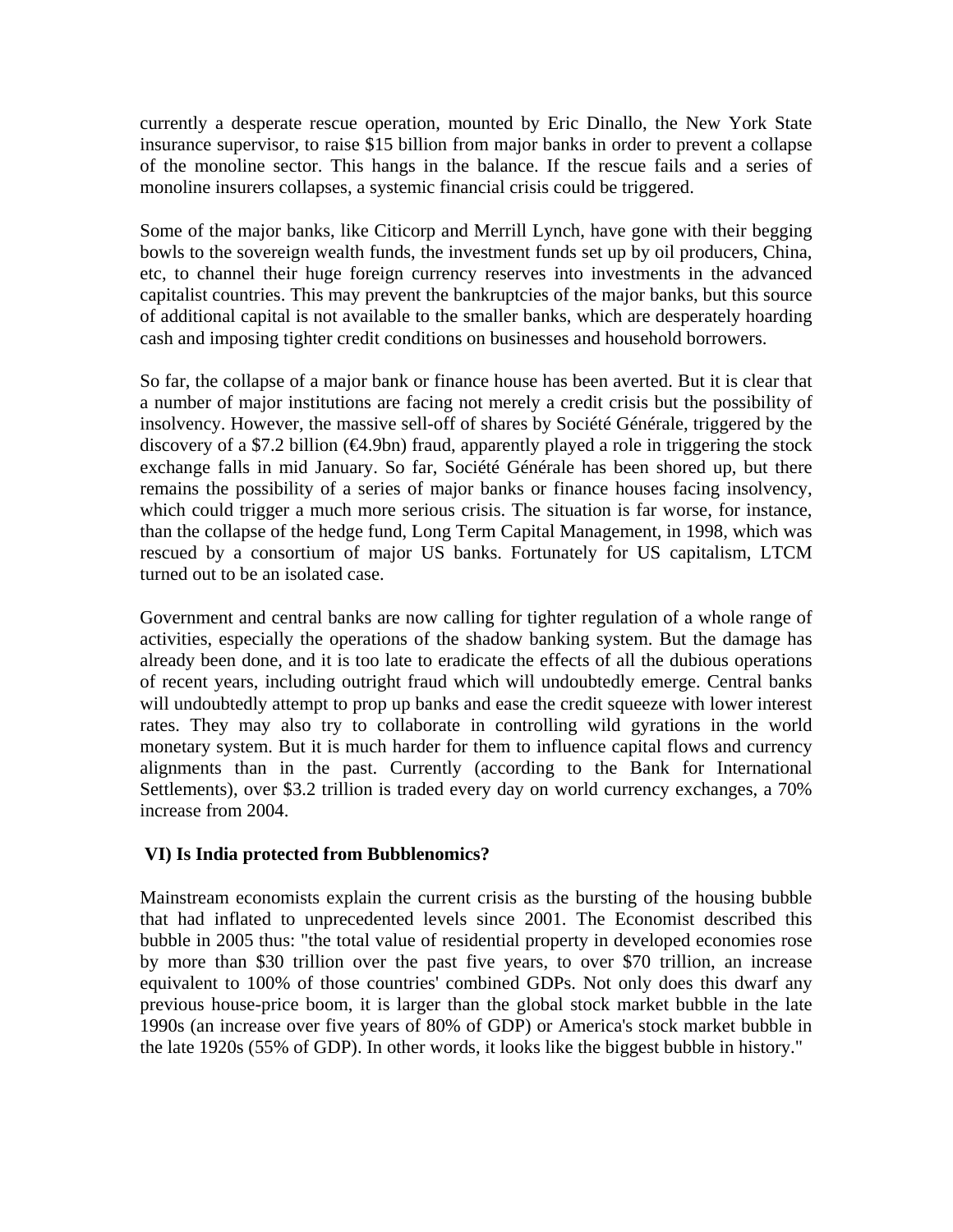There is the argument that over the past several years, the United States' trade deficit has persistently drained spending from the United States' economy. As a result, much of manufacturing failed to recover after 2001 which then prompted the Federal Reserve to push interest rates to all time lows. This staved off recession but gave rise to the housing bubble – a house price inflation, a construction boom, explosive growth of non-traditional sub-prime mortgages, a debt financed consumer spending scenario and, yet, larger trade deficits. These gave rise to trade surpluses in the rest of the world, distributing the subprime holdings globally. The trade surpluses persisted as the Asian countries pursued export-led growth and they blocked appreciation of their currencies against the dollar to maintain their competitiveness. A great portion of the surpluses were re-invested in dollars. Therefore, long-term interest rates did not rise even when the Federal Reserve raised short-term rates in 2004. Artificially low interest rates prompted investors to increase risky lending at diminished risk premiums. On the consequences for the global economy, there have been statements from responsible analysts and even the Federal Reserve that the United States' economy is likely to face a contraction in the second and third quarters of 2008, annualizing about one percent. Against this backdrop, it is possible to look at likely consequences for the Indian economy and impact, if any, on gross domestic product (GDP) growth. At the top are concerns of a direct impact on financial institutions in India. The RBI has clarified that the exposure of Indian banks and institutions to the crisis is 'marginal'. There is a story in Business Standard that claims that State Bank of India, ICICI Bank, Bank of Baroda and Bank of India are set to book mark to market losses on their foreign offices to credit derivatives. The Business Standard has estimated the total of these losses to be around US\$3 billion for the four banks put together, and has commented that the provisioning made by these banks so far has been quite small. Given the size of the banks and their balance sheets, even if these figures were accurate, there would be little impact on the overall performance of the banks. In short, the direct fall-out effect of the collapse of the sub-prime mortgages to institutions in India is likely to be quite insignificant. Second, it is clear that there would be weak (or no) growth in the United States, and estimates (World Bank, 2007) suggest that high-income countries would grow at just 2.2 percent this year, as against 7.1 percent for developing countries (estimates put China at 10.8 percent, India at 8.4 percent and South Asia at 7.9 percent). Given low inflation expectations in the United States, the World Bank suggests that emerging countries would pull high-income countries behind them. The benign part of the projection is that low growth in the developed countries would keep commodity price increases under control, lessening risks of inflation in the developing countries, and adding to stimulus for growth. The other side of the coin is that contraction in the United States would lead to less demand for imported goods, impacting imports. There is the argument that the Indian economy is sufficiently decoupled from the rest of the world and that there is robust domestic demand and employment creation – this would cushion the economy from external shocks. But this may not be quite true. In 2002, trade was only 17 percent of GDP but it is now close to 40 percent. Thus, the trade dependency of the Indian economy has doubled in the last five years. The United States is the top trading partner for India (though China is catching up) and there would be the concern that exports to the United States may fall. The current monetary policy in India is battling with the need to control inflation, keep interest rates at level that promotes growth while simultaneously attempting to prevent undue appreciation of the rupee – a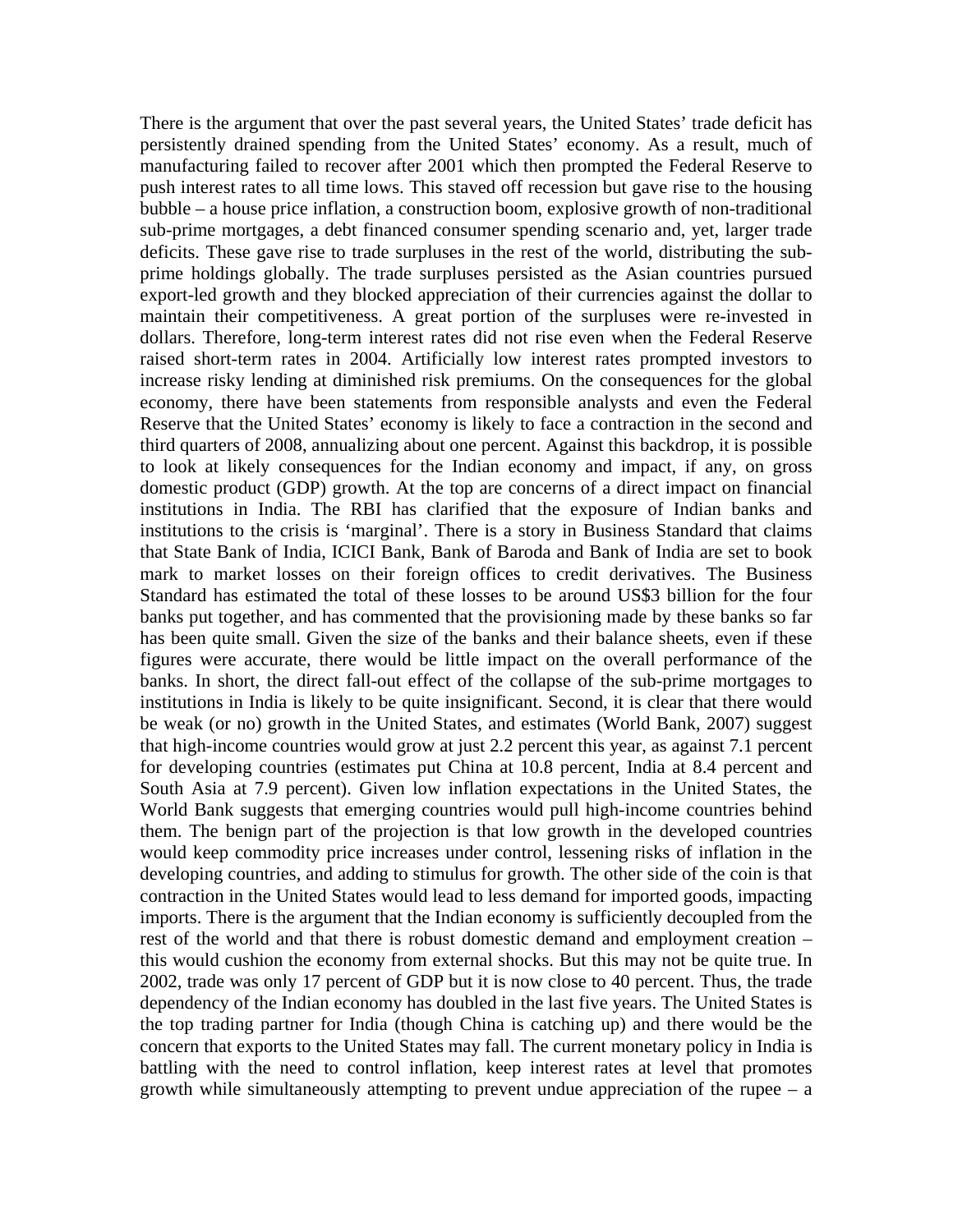task considered to be very difficult to accomplish altogether. Already, export orders for the textile sector have fallen significantly, and large job losses are being reported. The appreciation of the rupee is largely due to accentuated capital flows, and free and flexible financial markets and, hence, the concern of the RBI Governor that this is likely to be exacerbated by the contraction in demand in the United States. The policy response in India is likely to be to ensure that that the rupee does not appreciate 'too much', a task that will entail active sterilization operations by the RBI. These operations, through issue of market stabilization bonds, entail an additional fiscal burden on the government for the interest costs of these bonds. Energy costs have risen but adjustment of consumer prices has not been possible due to political compulsions of the coalition. It is likely that fiscal stresses on the government may increase. It is this total picture of rupee appreciation, lower exports and fiscal stress that is causing worries in the Indian Finance Ministry and the Planning Commission.

### **VII) Quo-Vadis?**

<span id="page-15-0"></span> $\overline{a}$ 

Recently released global figures reiterate the recessionary trends spreading from the fulcrum of crisis- the USA to the Euro-zone, which for the first time in thirteen months has shown GDP cuts lower than expected down by -0.2 to -0.5 with the highest fall demonstrated by the largest economy, namely Germany, with Italy following suit, and many others to join in. The exception of France showing  $+0.16$  percent GDP growth is largely attributed to political will of implementing a rescue package on an emergency basis. The current financial turmoil is forcing central banks to step in and bailout those financial institutions that are simply "too big to fail". The Bank of England, for instance, extended a L25 billion emergency loan to the ailing Northern Rock last year. Last March 14, 2008 the US Federal Reserve guaranteed the loans of JP Morgan to rescue Bear Stearns, the fifth largest investment bank in the US with \$2.5 trillion worth of trading contracts with firms from around the world. Even more momentous was the US government's decision last September 7, 2008 to take over the two biggest mortgage lending agencies in the country -- Fannie Mae and Freddie Mac – effectively placing US housing finance under direct government control and increasing the gross liabilities of the US government by \$5.4 trillion, a sum equal to 40 per cent of  $GDP$ <sup>[1](#page-15-0)</sup>. Nine days later, the US Federal Reserve agreed to provide American International Group (AIG) – among the world's largest private insurers with operations in 130 countries -- with an \$85 billion loan to help it stave off bankruptcy. This rattled stock markets across the globe, plunging share prices and prodding private banks to hold on to their reserves. This has forced the world's leading central banks to band together and inject \$300 billion into the global financial system to ease the credit crunch and prevent further panic – for now.

The solutions to this massive problem lie in the very causes that led to its occurrence. The dual phenomenon of "Globalization" and "Financialization" are at the heart of the problem. The unprecedented devastation of productive forces wrought by the last inter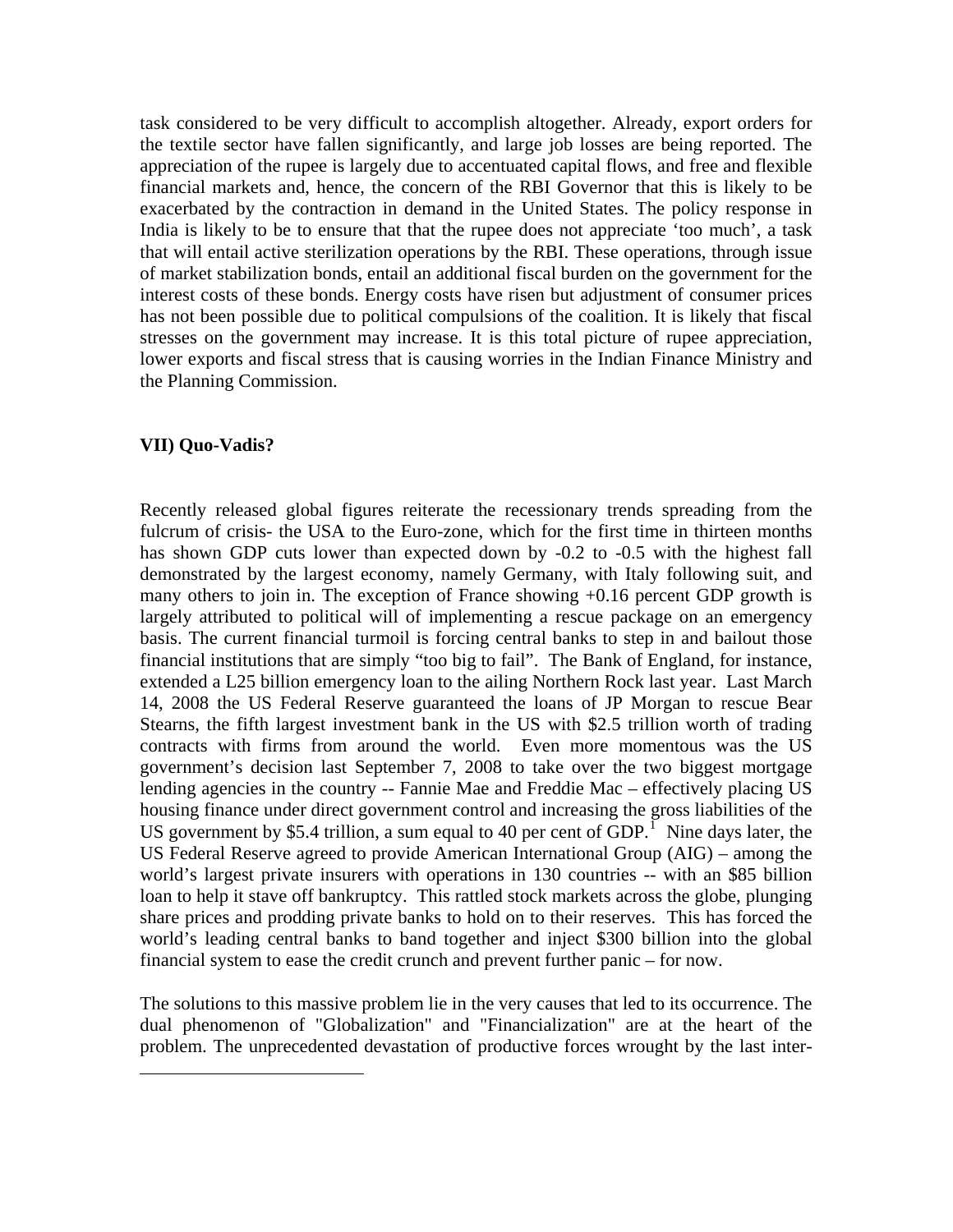imperialist war cleared the stage for around two decades of relatively stable and sustained growth in the advanced capitalist countries. But by the late 1960s, Europe and Japan were fully reconstructed as industrial powers rivaling the United States and worldwide economic growth began to slow just as monopoly capitalist competition intensified. Even as big business continues to invest in new technologies in its drive to extract ever greater profit, growth rates, national productivity rates, capital stock formation and net profit rates have been on the decline since the 1970s. Average net profit rates in the G7 countries fell from 17.6% in the 1950-70 period to 13.3% in 1970-93. Only the US economy appeared vigorous in the second half of the 1990s but only on the basis of a speculative build-up in the equities markets using foreign borrowing which fueled overinvestment in information technology and buoyed consumer spending. This dotcom bubble went bust in 2001, replaced by the housing bubble which has brought upon us the present crisis. Underlying this systemic tendency towards crisis is the fundamental contradiction in capitalism itself: between social production which enables great strides in productivity on the one hand, and the private ownership of the means of production which ensures that only a few profit from production by exploiting the many. This contradiction inevitably leads to crises of overproduction – a situation in which there is a glut in commodities relative to the capacity of people to buy them.

The shift to neo-liberal economic policies in the 1980s is monopoly capital's attempt to revive falling profits due to the worsening crisis of overproduction – by forcing open markets, sourcing cheaper labor and raw materials, and securing profitable investment outlets. Through the IMF, the WB and the WTO – all of which are imperialist controlled "multilateral" institutions – liberalization of investments and trade, the privatization of public assets, deregulation of markets and cutbacks in social services and welfare spending, are imposed on client states under the hypocritical slogan of "free-market globalization". Combined with the re-integration of the former Soviet Union and China into the global capitalist system, imperialist globalization has truly succeeded in rewarding international monopoly capital. On the other hand, these reforms which aim to maximize profits and minimize wages, benefits and social spending for workers and the people have only resulted in the immiseration of the vast majority in the world. The net result is that by 2000, the richest 1% in the world own 40% of global assets, the richest 2% own 51%, while the poorest half of world population own barely 1% of global wealth.

 Hence the flipside to the crisis of overproduction is the over-accumulation of capital in the hands of the monopoly capitalist elite. With overproduction rendering further investment in new productive capacity (such as factories and employment) increasingly unprofitable, a rapidly rising share of surplus capital is seeking profits not in the real economy but in financial speculation -- a process sometimes referred to as the "financialization" of the global economy. This involves the frenetic increase in the trading of currencies, equities, bonds, debt securities, financial derivatives and other complex synthetic financial instruments, taking advantage of even the slightest differentials and momentary changes in bond prices, interest rates, and currency exchange rates in different markets around the world. Moreover, this financial debacle ultimately impacts on the real economy as even the biggest banks and financial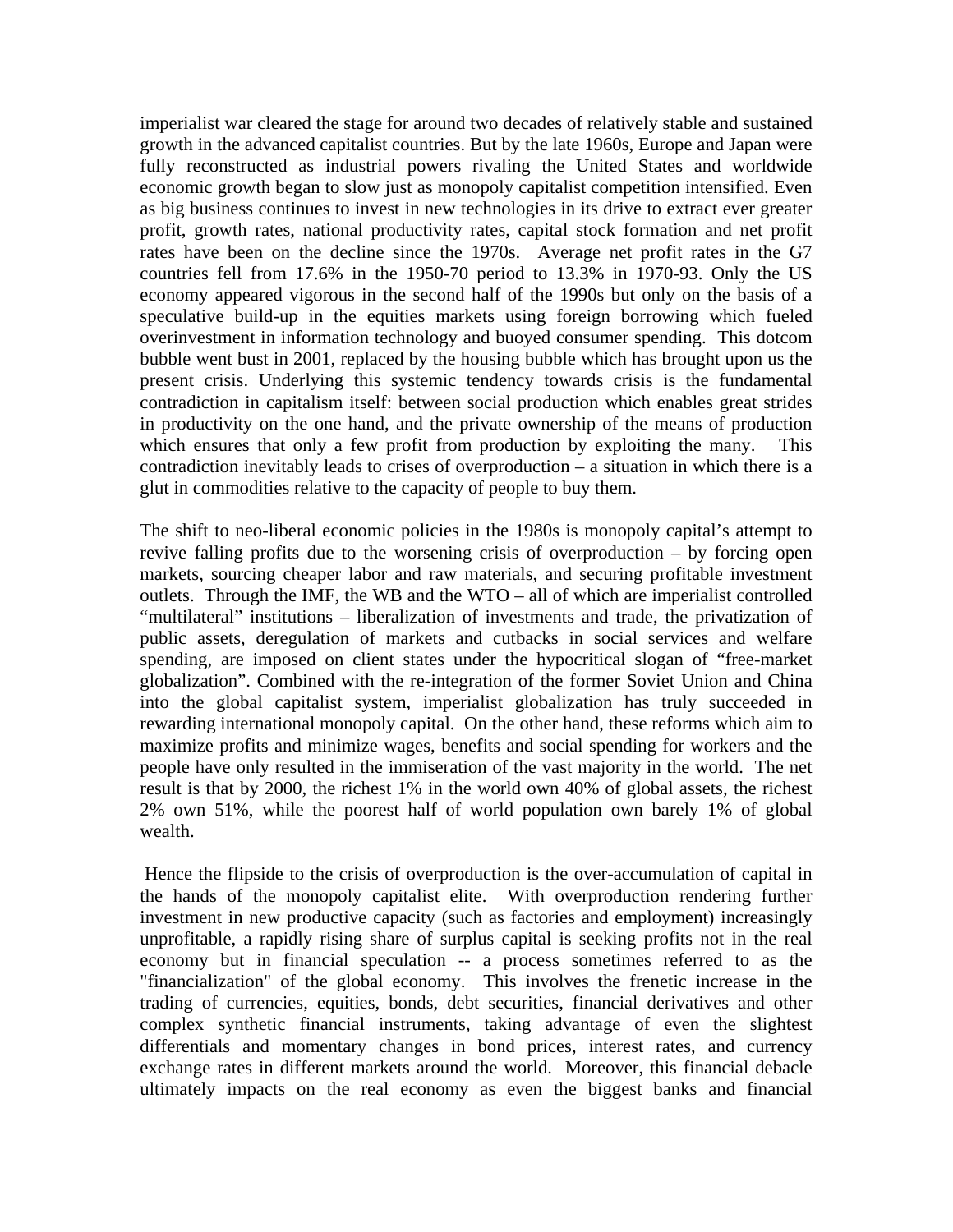institutions faced with huge uncertainties are now averse to issuing new loans for housing, investment or for the purchase of cars and other durable goods. This means less investment and consumer spending which in turn means slower growth and even recession. The IMF warns that the US economy may shrink by 0.7 per cent over the 1 year period ending the fourth quarter of 2008, despite aggressive rate cuts by the Federal Reserve and a fiscal stimulus package. Recovery would be slight in 2009 with growth expected to be only 1.6 per cent. These estimates have been revised downwards several times and may still prove to be overstated as the crisis unfolds (IMF, 2008 a).

Almost 10% of the US workforce is now unemployed or underemployed, and job losses continue to mount. The private-sector has shed 411,000 jobs over the past six months. Last month alone (May), 26,000 workers lost their jobs in manufacturing, 34,000 in construction, 27,000 in retail trade, and 39,000 in professional services, most of whom were temps. Over 150,000 temps have been terminated over the past year. The nominal rise in employees' earnings are falling well behind inflation now running at 4%. This implies continued losses in the real value of wages or the purchasing power of most workers which has been stagnant or declining since the 1970s (ITUC, 2007).

## **Impact on working people in South-bloc countries**

Banks from the underdeveloped countries in the South have less exposure to sub-prime loans and the housing market bust in the US. But the adverse consequences of the current global financial crisis on the welfare and livelihoods of exploited classes in the oppressed countries will be more severe and protracted.

First, the global credit crunch means reduced capital flows for third world countries who are chronically dependent on foreign capital inflows to pay for older debts, sustain imports from the advanced capitalist countries and paper over chronic deficits they incur as imperialist states plunder their economies.

Second, most unindustrialized countries who are dependent on exporting agricultural products, raw materials, minerals, low-value added manufactures and services (e.g. business process outsourcing) to the advanced capitalist countries will be faced with shrinking exports due to the combination of depressed consumption in the North. Unindustrialized countries that are more deeply bound to neo-colonial trade relations with imperialist centers, particularly the US, would be the most severely affected. This includes the so-called newly industrialized economies which export significant volumes to the US by way of China. That is, by exporting parts and equipment of labor-intensive manufactures that are assembled in China before being shipped and sold in the US and EU markets.

Third, aside from being dependent on low-value commodity exports, unindustrialized countries are also dependent on the export of labor, particularly to the wealthy industrialized countries. International labor migration serves as an outlet for the surplus labor that cannot be absorbed by stunted domestic industries in these countries, as well as an important source of foreign exchange remittances that help pay for imports and debt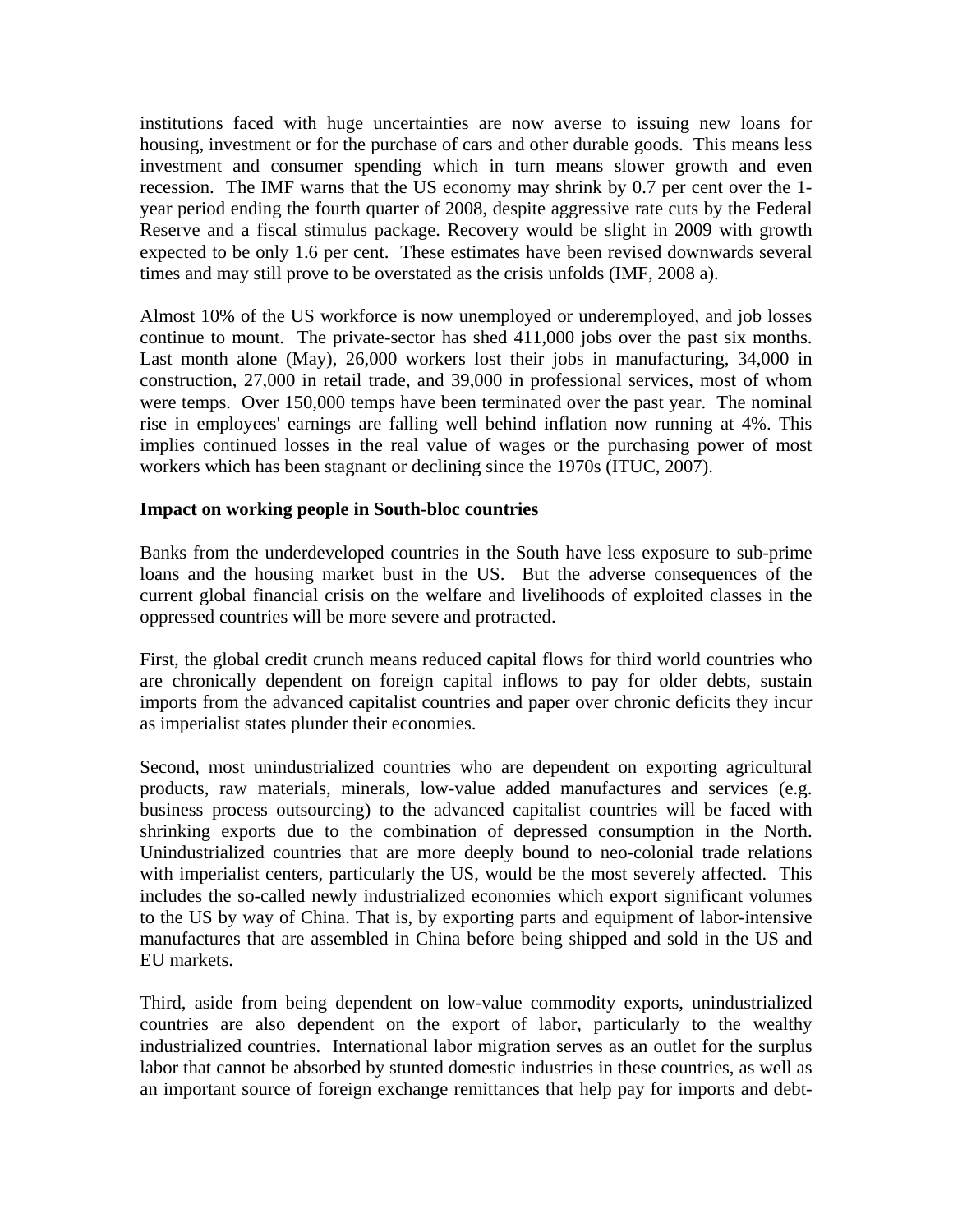service. But recessions and rising unemployment in the advanced capitalist countries are invariably associated with the tightening of borders to keep out foreign workers. This means higher unemployment in labor-exporting countries, reduced earnings for foreign remittance-dependent households, and lower consumption spending in the domestic economy.

Fourth, and perhaps most importantly, as financial instruments and stock markets become less attractive to financial investors, speculative capital shifts more into commodities trading such as oil, minerals and agricultural commodities. This is contributing to the precipitous rise in food and energy prices beyond what conditions in the real economy warrant, thereby rapidly eroding the real incomes of the vast majority especially in the third world. Food accounts for 30-40% of the consumer-price index in most developing countries, compared with only 15% in the G7 economies. The Economist estimated that two-thirds of the world's population suffers double-digit rates of inflation this season (mid-2008). This is pushing millions of people deeper in poverty. In the Philippines, for instance, the Asian Development Bank estimates that "for every 10 percent increase in food prices, about 2.3 million more fell into poverty." They will be joining nearly three billion people — half the world's population -- who are living on less than two dollars a day, including 1.3 billion workers (The World Bank, 2008).

Credit ratings agencies have been criticized for their role in the sub-prime fallout. Although they undoubtedly share part of the burden, they shouldn't be the scapegoat. They are part of the dysfunction of the originate-to-distribute model and for that reason we have to deal with the difficulties that come from their activities. It is a chain and each of the links of the chain has to be analyzed, starting with the way credit was being distributed, packaged and securitized. There should be a code of conduct and global monitoring, similar to the kind for auditors, involving the main regulatory organizations. Charlie McCreevy [European Commissioner for Internal Markets] and [French finance minister] Christine Lagarde have expressed the view that there should be some kind of registration of credit ratings agencies at the EU level. Thus, there should be a registration process at the EU level and the enforcement should be done at the level of national authorities.

**We need to rewrite the rules and redesign the global financial architecture as it has proved wanting. The Brettonwoods twins were created with a special purpose in mind in the post-World War II era, primarily of restoring liquidity and solving balance of payments disequilibrium, along with providing for the development needs of the Third world nations; all of which still remains to be attained. The G-8 needs to be widened to include promising economies like India and China, so also the UN Security Council that needs to take India and Japan under the banner of its permanent membership. The on-going G-20 Summit in Washington needs to take multi-pronged efforts to contain the contagion and redefine the role of global regulators to reassure the world economy, especially new and emerging economies that the balance between risks and benefits of integrating with an open world**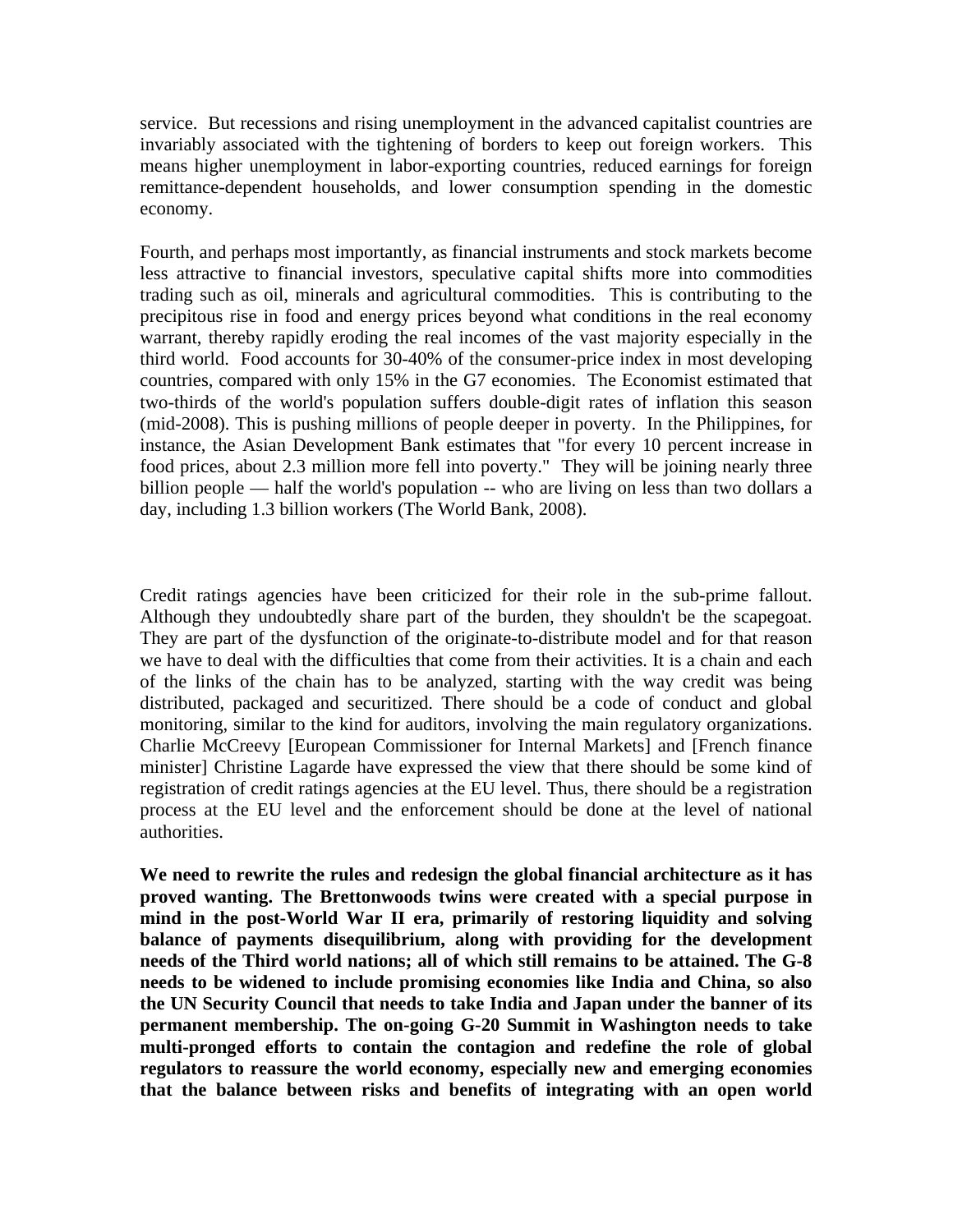**economy is restored. A third international organization may just be declared soon at the Washington meet of the G-20 for addressing the much-awaited new revival strategy. Non-monetary measures, especially fiscal need to be used effectively to spur demand, investment, and economic activity.** 

**Glocal solutions would need to be devised by domestic economies to cope with this global recession problem as their individual structures, institutions, and policies are uniquely different. India, for instance has started to take several measures like reassuring the realty sector at home that banks would accelerate lending, and also further reduce interest rates to spur demand for housing and investment in new projects. The return to single-digit inflation after a long period would prompt the RBI to initiate further interest, repo, and reserve-repo rate cuts to infuse liquidity. The Government also seeks to fulfill its promise of implementing the long-overdue Sixth Pay Commission that would increase people's demand, but should hopefully not fuel demand-push inflation.** 

## *Cited References:*

Bernanke, B. S. (2007, June 5). The Housing Market and Subprime Lending. Retrieved June 5, 2008, from Federal Reserve: <http://www.federalreserve.gov/newsevents/speech/Bernanke20070605a.htm>

Chandrasekhar, C. (July 12-14, 2007). Continuity or Change: Finance Capital in Developing Countries a Decade After. Conference on "A Decade After: Recovery and Adjustment since the East Asian Crisis" . Bangkok Thailand: Organised by International Development Economics Associates (IDEAs), Global Sustainability and Environment Institute (GSEI), Action Aid and Focus on the Global South.

Hielema, B. (2008). International Experts Foresee Collapse of U.S. Economy. Ontario CA: The Intelligencer.

ILO. (2008). Global Employment Trends 2008. Geneva: International Labour Organisation.

IMF. (2008a). World Economic Outlook: Housing and the Business Cycle. April 2008 . Washington D.C.: International Monetary Fund.

IMF. (2008b). Global Financial Stability Report. Washington DC: International Monetary Fund.

International Herald Tribune, Jan. 26, 2008

ITUC. (2007). Annual Survey of Violations of Trade Union Rights. Geneva: International Trade Union Confederation.

MGI (2006, January). Mapping the Global Capital Market: Second Annual Report. Retrieved June 11, 2008, from McKinsey Global Institute: http://www.mckinsey.com/mgi/publications/gcmAnnualReport.asp